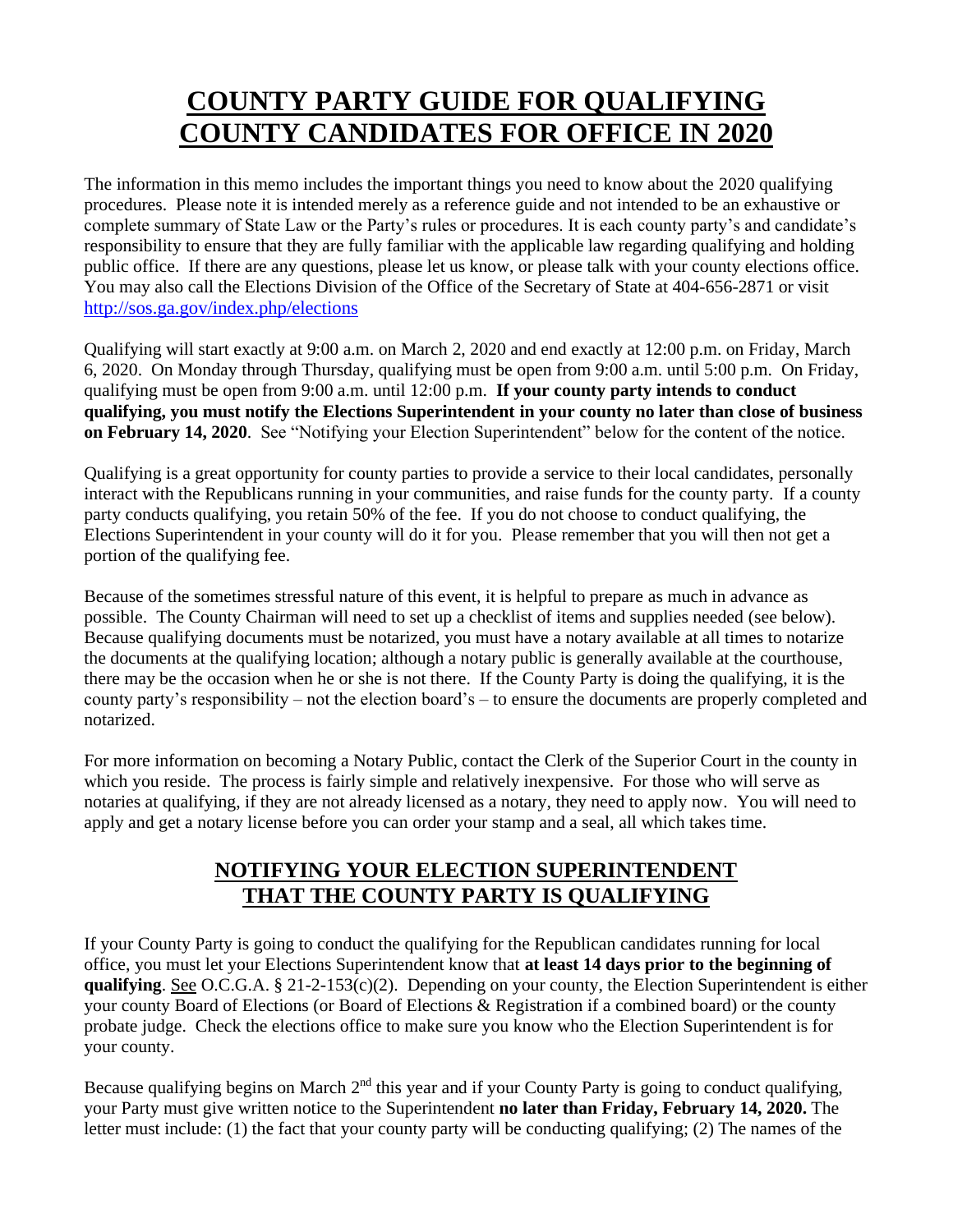County Party official(s) who will be conducting qualifying; (3) the dates and times when qualifying will take place (there is no choice here – it is Monday through Thursday from 9 am to 5 pm and Friday from 9 am to 12 pm); and (4) where the qualifying will take place – provide a street address and telephone number. You must file the original notice with the Election Superintendent on or before the deadline; bring a copy so the clerk can give you a stamped filed copy back. The stamped filed copy will be your proof that you made the filing. **Because the Election Superintendent will then send a notice to the newspaper that is the county's legal organ with the information you provided, you cannot change the details of your notice after you have submitted it.**

### **PLEASE NOTE: While some County Parties choose to place an ad in the local paper regarding qualifying, it is not a requirement. The local elections officials will place an ad in the paper with the qualifying information.**

We also ask that you contact Karen Hentschel, Accounting Director of the Georgia Republican Party, to let the State Party know (1) if your county party is conducting qualifying and (2) where qualifying will be held. We often get calls from local candidates for that information and want to be able to provide it. Karen can be reached at [karen@gagop.org.](mailto:karen@gagop.org)

# **QUALIFYING NAME AND LOCATION**

As noted above, **you must notify the Election Superintendent in your county no later than the closed of business on Friday, February 14, 2020 if your county party plans to conduct qualifying for Republican candidates for local office.**

For counties that chose to conduct qualifying for local offices, it is important that you have a central location and that the location is open during normal business hours, which are  $9:00$  a.m. to  $5:00$  p.m. on Monday – Thursday and 9:00 a.m. to 12:00 p.m. on Friday.

County Republican parties qualify Republican candidates for **local office only**. If candidates for state office, non-partisan offices, independent candidates, or Democratic candidates come to you to qualify, you cannot qualify those candidates. Send those candidates to the county elections office for further direction.

Qualifying for statewide office, State Senator or State Representative, district attorney or federal office (both US Senate and US House) is conducted by the Georgia Republican Party at the Capitol. These candidates must qualify with the State Party at the State Capitol.

### **QUALIFYING FEES**

**Candidate's cost to qualify:** For a current list of local qualifying fees, please contact your county election board or probate judge's office. Each county is required by law to calculate the fees and publish them by February  $1<sup>st</sup>$ , so the amount of the fees should be available from your county elections office now.

**Form of payment by candidates:** A candidate may pay his or her qualifying fee by personal check, campaign check, money order, certified check, or cash. However, we recommend that you require a money order, certified check, or cash. The reason is this: if a candidate's check is not honored, the candidate is not qualified.

**Payment by County Party to County Elections Superintendent**: If the county party qualifies candidates for office, 50% of the fee is kept by the county party, and the other 50% must be delivered to the superintendent of elections of the county with the Certification and other documents (see below). By law, the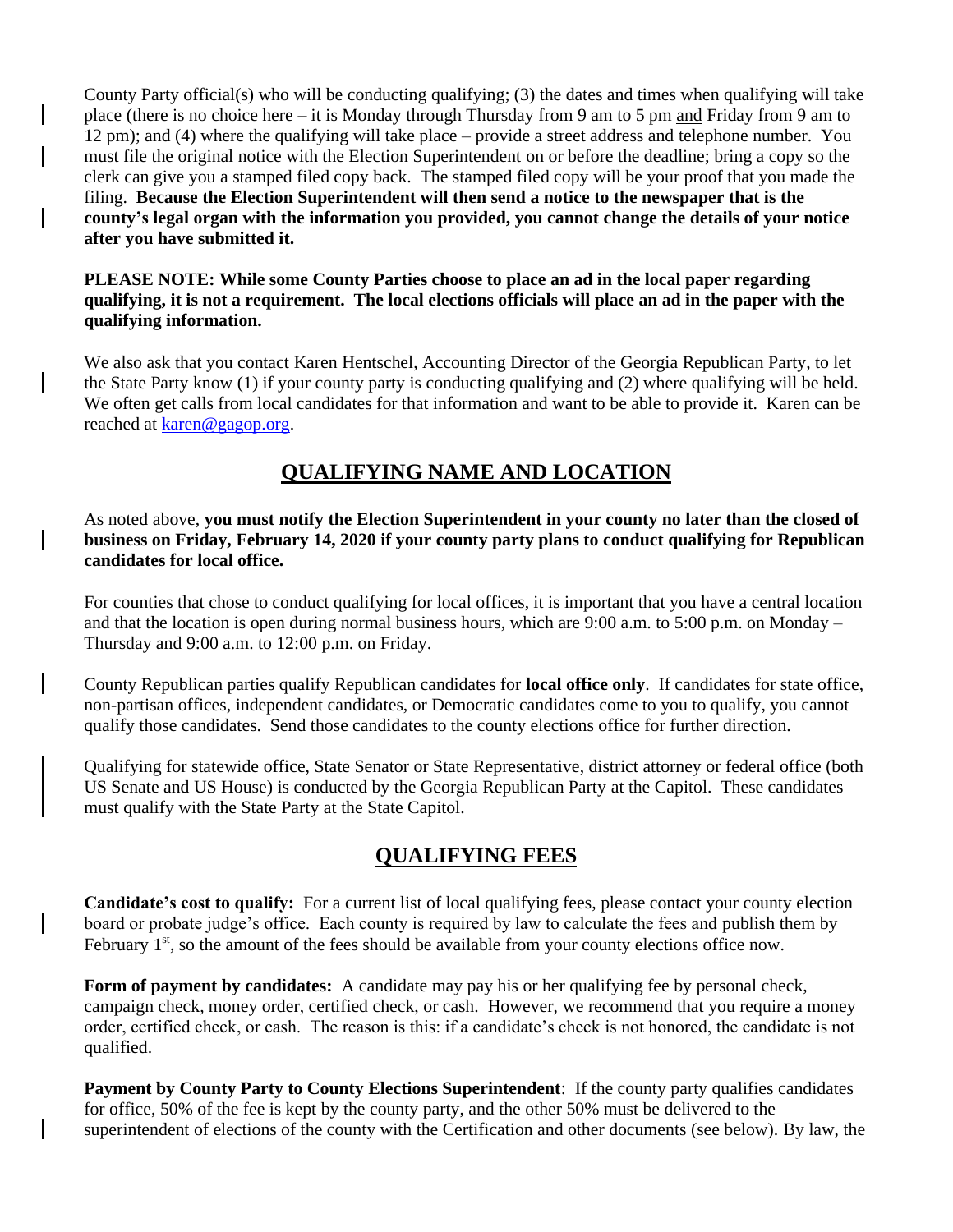county party must transmit the county's portion of the qualifying fees to the county election superintendent not later than 12:00 Noon of the third day after the deadline for qualifying. Make sure you know well in advance whether your county requires a particular form of payment.

## **RESIDENCY REQUIREMENTS**

Certain offices require that a candidate have been a resident of the city, county or particular district for a specified period of time prior to Election Day in order to be eligible. Check with your local election offices for residency requirements for local offices.

# **OTHER REQUIREMENTS**

**Sheriff Candidates:** Candidates for sheriff are required to meet several other requirements regarding high school education, prior education, etc. Depending on the size of the county, probate judges may have to be lawyers. Check with your local election officials regarding those and any other peculiar requirements for local offices.

**Republican Loyalty Oath:** Candidates must sign an allegiance oath **if** your county party rules that are on file with the election superintendent contain a rule requiring candidates to sign an oath that says exactly this: "I do hereby swear or affirm my allegiance to the (name of party) Party". If your county rules on file with the election superintendent don't require **exactly that oath**, you **cannot** require candidates to sign any other because that is the only oath allowed.

# **FORMS**

Below we've listed the forms. Keep in mind that all offices are not up for reelection. You can obtain these from the Secretary of State's website at the link below or your local elections office. Don't wait until the last minute to get these and remember that some of the forms have a front and a back:

- County Declaration of Candidacy and Affidavit (filed by all partisan candidates
- Pauper's Affidavit (filed only by those applying as paupers and not able to pay the qualifying fee)
- Pauper's Petition Forms (filed only by those applying as paupers and not able to pay the qualifying fee)
- County Certification of Candidates (filed by county party)
- County Certification of Candidates Page 2 (filed by county party)
- Affidavit for Judge of Probate Court (filed by all candidates for Probate Judge)
- Affidavit for Judge of Clerk of Superior Court (filed by all candidates for Clerk of Superior Court)
- Affidavit for Coroner (filed by all candidates for Coroner)
- Affidavit for County Tax Receiver, Tax Collectors, Tax Commissioners (filed by all candidates for Tax Receiver, Tax Collectors, Tax Commissioners)
- Affidavit for Sheriff (filed by all candidates for Sheriff)

All Forms: http://sos.ga.gov/index.php/Elections/information for candidates

As discussed earlier, these forms must be notarized, so a notary must always be present during qualifying. If you need notaries, ask the people who are taking care of qualifying to become notaries now, as they'll need to get a stamp and a seal after they are sworn in, and those take time. Remember you'll need a notary other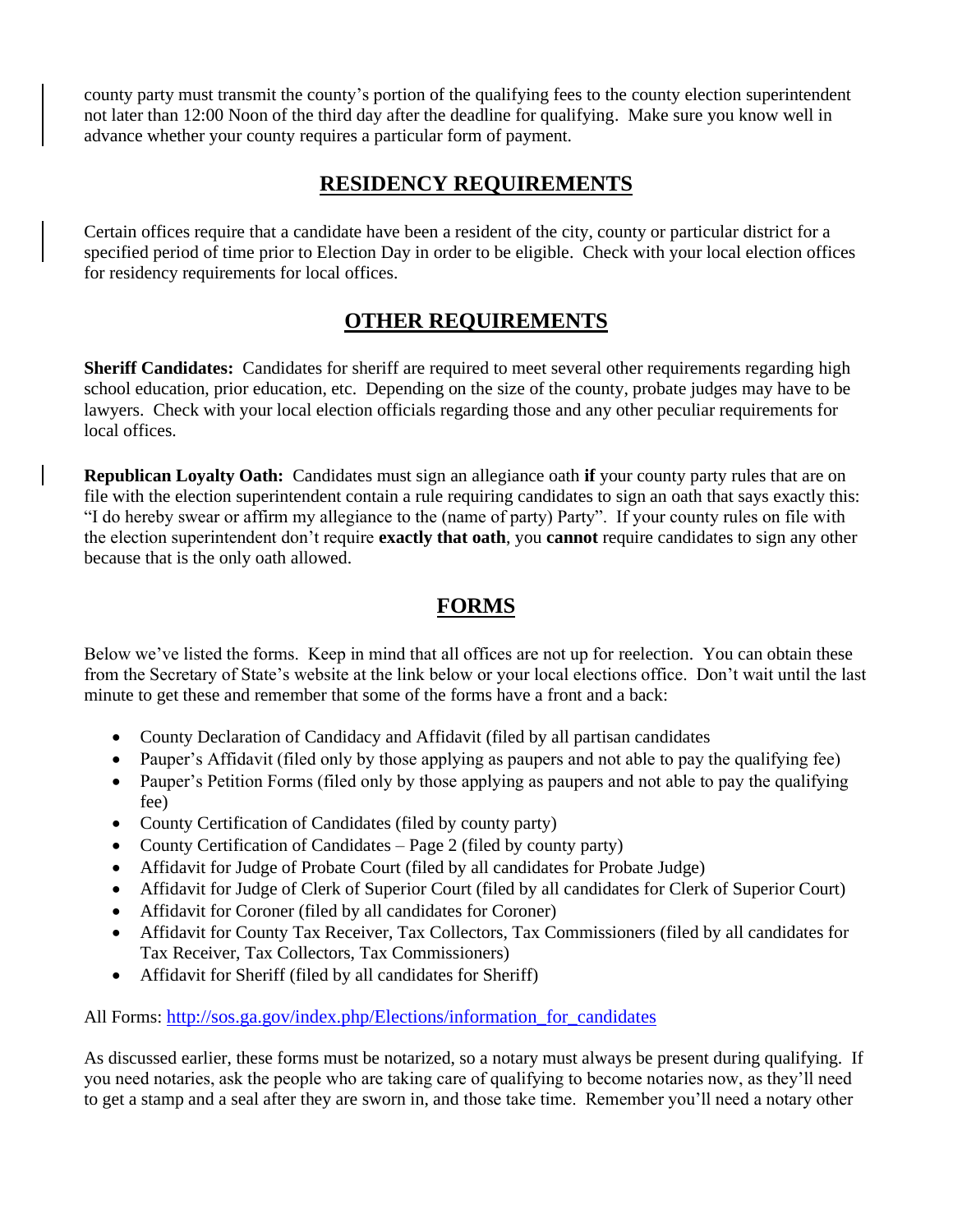than the Chairman and the Secretary to notarize their signatures on the County Certification of Candidates forms described below.

# **POSTING OF LIST OF QUALIFIED CANDIDATES**

You must post the list of all qualified Republican candidates (which is a copy of the Certification of Political Party Candidates, discussed next) at your county courthouse no later than 2:00 p.m. on Friday March 9<sup>th</sup>, the day that qualifying closes.

Certification of Political Party Candidate Chairman and Secretary, on behalf of the county executive committee, must complete and sign the Certification of Political Party Candidates form and submit it to the County Superintendent of Elections (either the Election Board or the Probate Judge, depending on the county). The first page is simply a cover sheet while the second page is where the candidates are listed. You may use additional copies of the second page as needed.

The Certification of Political Party Candidates form is submitted along with (1) the affidavits completed by the candidates; (2) the county's portion of the qualifying fee; (3) any Pauper's Affidavits and Pauper's Petition Forms; and (4) any special qualification requirements. These items must be submitted no later than 12 noon on the 3rd day after qualifying closes, **which is by 12:00 noon on Monday, March 9, 2020**. (Some county Election Superintendents may state that the deadline is 12 noon on Tuesday but do not use that deadline unless the Election Superintendent give that to you in writing). Ask your elections office if the "Certification of Political Party Candidates" form can be submitted daily. **Every page of the certification must be notarized. The complete package of certified forms should be assembled and submitted with the check on Monday by 12 noon.**

### **TIMELINE FOR 2020**

| No later than Friday, February 14 <sup>th</sup> | Notify your Election Superintendent (and the Georgia Republican<br>Party, Inc.) if the County Party is conducting qualifying. |
|-------------------------------------------------|-------------------------------------------------------------------------------------------------------------------------------|
| Mon., March $2nd$ – Thurs, March $5th$          | Qualifying from 9:00 a.m. until 5:00 p.m.                                                                                     |
| Friday, March 6 <sup>th</sup>                   | Qualifying from 9:00 a.m. until 12:00 noon.                                                                                   |
|                                                 | You must post list on qualified candidates at county courthouse no<br>later than $2:00$ p.m.                                  |
| Monday, March 9th                               | No later than 12 noon, you must deliver all items listed in the<br>"County Certification of Candidates" section above         |

For a timeline of other important dates in the 2020 election process, go to: [https://sos.ga.gov/admin/files/2020\\_Short\\_Calendar.pdf](https://sos.ga.gov/admin/files/2020_Short_Calendar.pdf)

# **COUNTY CHAIR'S QUALIFYING CHECKLIST**

- 1. Have you notified the county Election Superintendent and the Georgia Republican Party, Inc. that county party officials will be conducting qualifying for Republicans?
- 2. Have you determined a location for qualifying?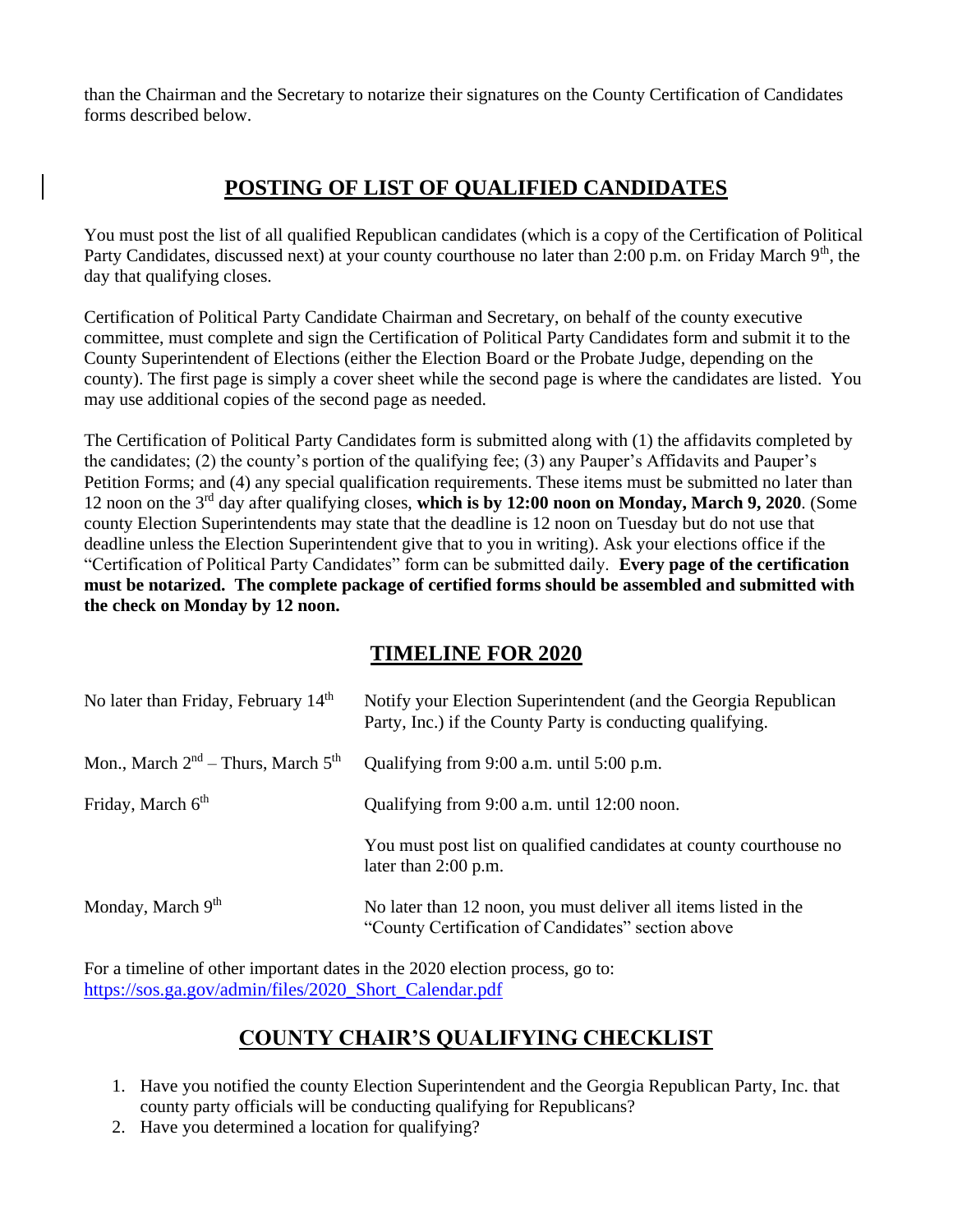- 3. Have you notified announced candidates of the qualifying location?
- 4. Have you seen the Election Superintendent's public notice in your county's legal organ and is it correct?
- 5. Do you have copies of all necessary qualification forms in case of a technical glitch?
- 6. Have you confirmed that a notary will be available where and when the candidates qualify?
- 7. Have you developed a plan of action to ensure that your list of qualified candidates is posted at your county courthouse no later than 2:00 p.m. on Friday, March 6th? Do you have a contingency plan for any last minute problem that might arise?
- 8. Have you made arrangements to send the names of your candidates to the State Party Headquarters by 5:00 p.m. on Friday, March  $6<sup>th</sup>$ ?
- 9. Have you made arrangements to certify your county's candidates and deliver qualifying fees to the superintendent of elections by 12 noon on Monday, March  $9<sup>th</sup>$  – the third day after qualifying closes?
- 10. Are you certain of all your duties and responsibilities regarding qualifying?

# **CRITICAL DECISIONS TO MAKE AS SOON AS POSSIBLE**

- 1. Is your County Republican Party going to handle qualifying candidates in your county? Who is notifying the Election Superintendent?
- 2. Where will you do qualifying?
	- a. Facility address etc.
- 3. Who will coordinate qualifying?
- 4. Who will work the qualifying location?
	- a. You should have at leave two people at all times if possible.
	- b. You need to set up a volunteer work schedule.
	- c. Someone who is a notary must be present at all times.

### **If you are in doubt as to any of the above questions, please call the Georgia Republican Party or the Election Superintendent of your county – rules may vary from county to county!**

We hope that this helps answer some of your major questions about the process, but please know that you may call the State Party, and we are available to help find the answer to questions that may arise. The more work you can do in advance to set this process up, the easier the first week in March will be for all of us. Thank you for all your help.

# **SUGGESTED OFFICE SUPPLIES AND OTHER ITEMS FOR QUALIFYING**

Registration Table Scissors Copier Receipt books Computer Scotch tape Printer Masking tape Extension cord Rubber bands  $8\frac{1}{2}$  x 11 copy paper Cash box 8 ½ x 14 copy paper Money Bag Stapler Calculator Staples Election Code books

Pens Copy of County Bylaws Notary (with his/her stamp and seal)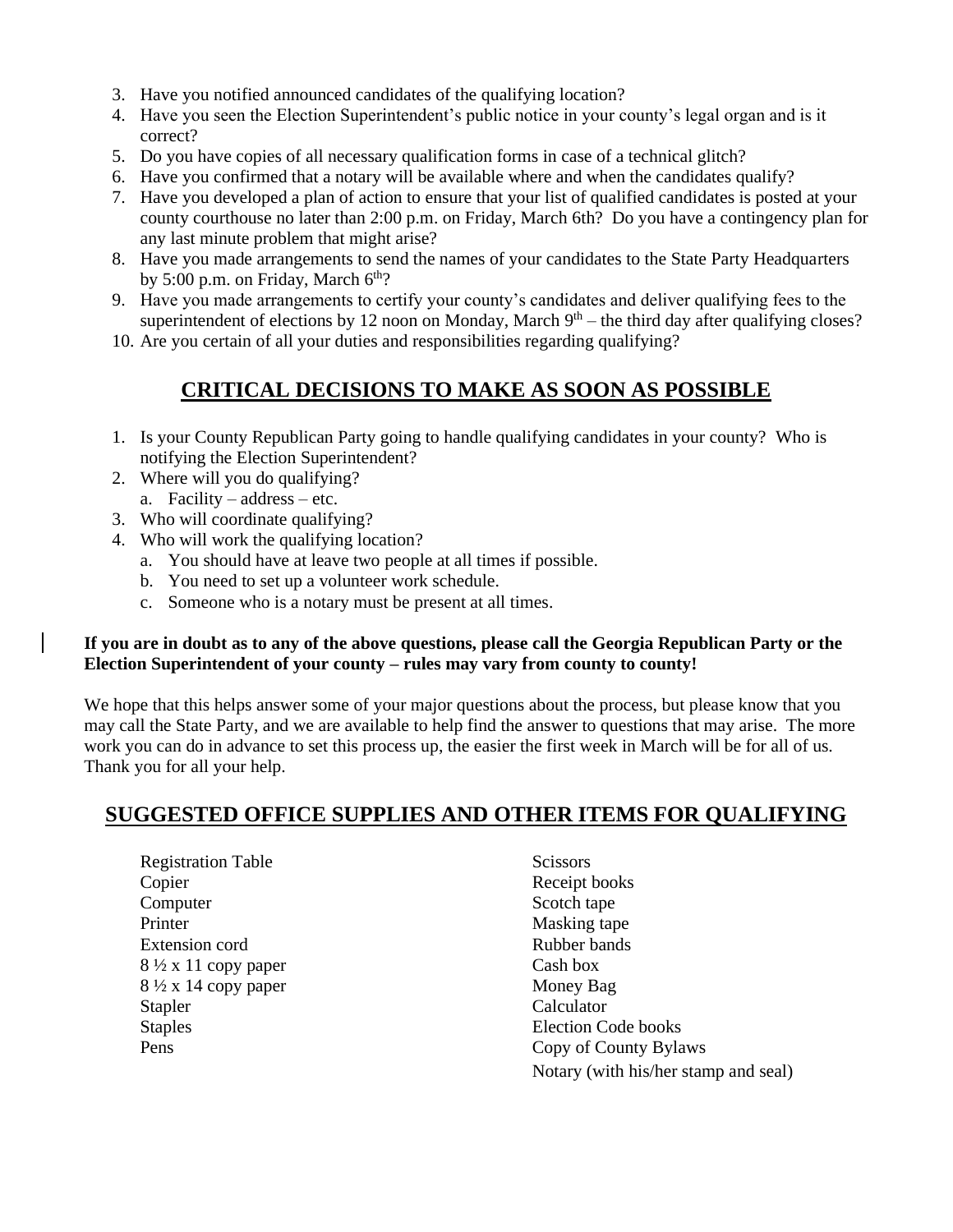#### **SAMPLE NEWSPAPER AD – COUNTY PARTY QUALIFYING**

The Houston County Republican Party will host qualifying for local Republicans vying for elected office. Qualifying begins on Monday, March 2<sup>nd</sup> and concludes at noon on Friday, March 6<sup>th</sup>, 2020. The times for qualifying are Monday – Thursday, 9:00 am to 5:00 pm, and Friday, 9:00 am to 12:00 pm. Qualifying will be held a[t 2036 Watson Blvd, Warner Robins, GA. \(State](https://maps.google.com/?q=2036+Watson+Blvd,+Warner+Robins,+GA.+(State&entry=gmail&source=g) Farm Insurance). All persons wishing to qualify must make payment of qualifying fees either by cashier's check or money order made payable to the "Houston County Republican Party" in the amount specified for the office being sought.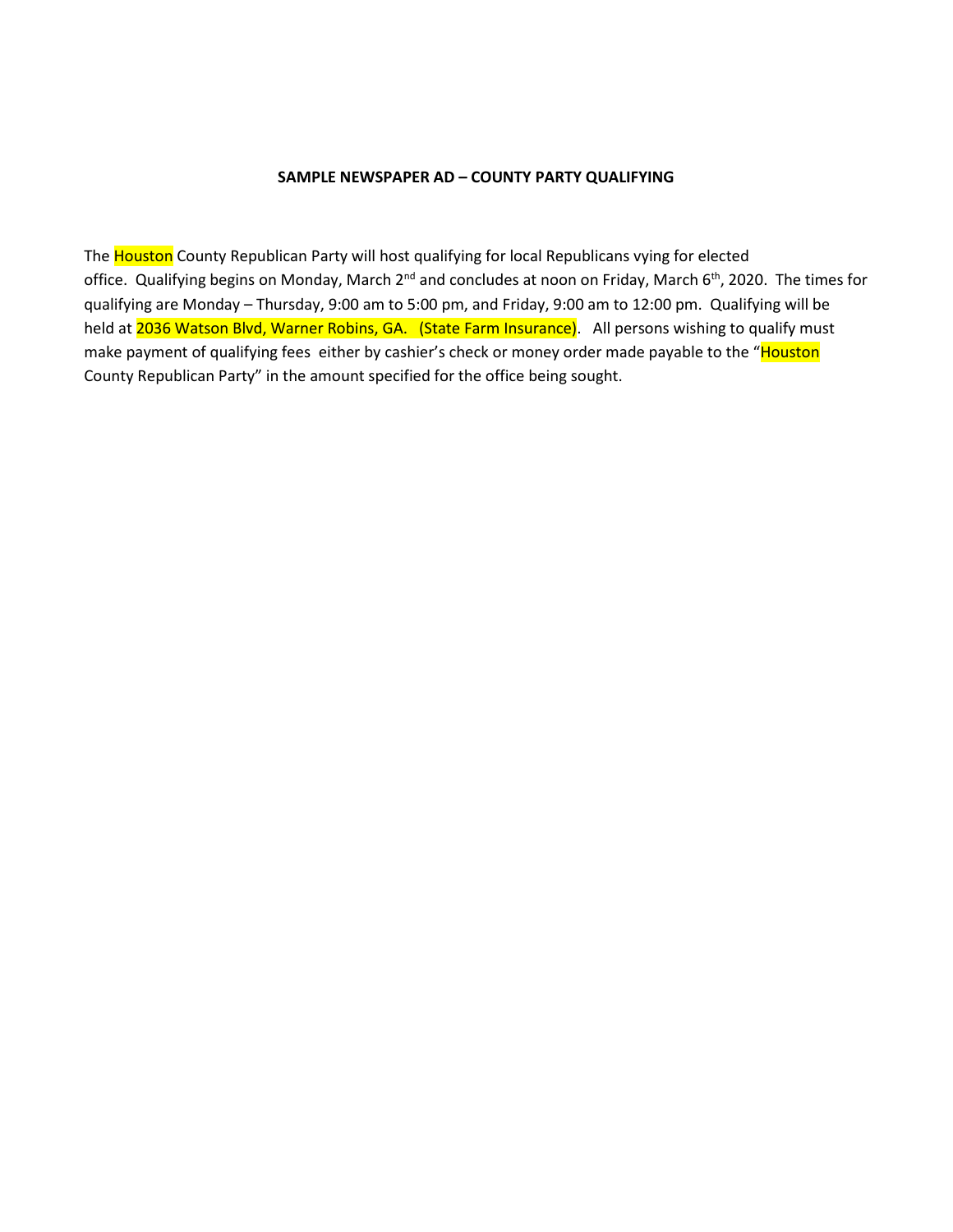To: The Chairman and Secretary of the County Executive Committee of the REPUBLICAN Party of \_\_\_\_\_\_\_\_\_\_\_\_\_\_\_\_\_\_\_\_\_\_\_\_\_\_\_\_\_\_\_\_\_\_ County/Municipality State of Georgia

### **DECLARATION OF CANDIDACY AND AFFIDAVIT (COUNTY/MUNICIPALITY)**

I, the undersigned, being first duly sworn on oath, do depose and say: my name is

| my residence address is    |                                                                                                                                  |          |                       |                                                                                                                      |
|----------------------------|----------------------------------------------------------------------------------------------------------------------------------|----------|-----------------------|----------------------------------------------------------------------------------------------------------------------|
|                            | (Street Number)                                                                                                                  | (Street) |                       |                                                                                                                      |
| (City)                     | (County)                                                                                                                         |          | (State)               | (Zip Code)                                                                                                           |
| my post office address is  |                                                                                                                                  |          |                       |                                                                                                                      |
| my telephone number is     |                                                                                                                                  |          |                       |                                                                                                                      |
|                            | (Business)                                                                                                                       |          |                       | (Home)                                                                                                               |
|                            | my profession, business, occupation (if any) is                                                                                  |          |                       |                                                                                                                      |
| the name of my precinct is | $\frac{1}{2}$ am an elector of the county of my                                                                                  |          |                       |                                                                                                                      |
|                            | residence and eligible to vote in the primary election in which I am a candidate for nomination; the name of the office          |          |                       |                                                                                                                      |
| I am seeking is            |                                                                                                                                  |          | ; my date of birth is |                                                                                                                      |
|                            | (Circuit, District, or Post if Applicable)                                                                                       |          |                       |                                                                                                                      |
|                            | I have been a legal resident of the State of Georgia for<br><u>expression</u> consecutive years; I have been a legal resident of |          |                       |                                                                                                                      |
|                            |                                                                                                                                  |          |                       | county for ____________ consecutive years; I have been a legal resident of my district (if                           |
|                            |                                                                                                                                  |          |                       | applicable) for consecutive years; I have been a legal resident of my circuit (if applicable) for consecutive years; |
|                            | I am a citizen of the United States; I am eligible to hold such office; I am a candidate for nomination in the                   |          |                       |                                                                                                                      |
|                            | REPUBLICAN PRIMARY ELECTION to be held on the 19 day of MAY, 2020.                                                               |          |                       |                                                                                                                      |
| (Primary)                  |                                                                                                                                  |          |                       |                                                                                                                      |

I have never been convicted and sentenced in any court of competent jurisdiction for fraudulent violation of primary or election laws, malfeasance in office, or felony involving moral turpitude or conviction of domestic violence under the laws of this State, any other State, or of the United States, or, if so convicted that my civil rights have been restored; and at least ten years have elapsed from the date of the completion of the sentence without a subsequent conviction of another felony involving moral turpitude; I am not a defaulter for any federal, state, county, municipal, or school system taxes required of such officeholder or candidate if such person has been finally adjudicated by a court of competent jurisdiction to owe those taxes, but such ineligibility may be removed at any time by full payment thereof, or by making payments to the tax authority pursuant to a payment plan, or under such other conditions as the General Assembly may provide by general law (pursuant to Ga. Const. Art. II, Sec. II, paragraph III); I will not knowingly violate any provisions of the Georgia Election Code (O.C.G.A. § 21-2) or of the rules or regulations adopted thereunder; I will not knowingly violate the rules or regulations of the REPUBLICAN party.

I understand that any false statement knowingly made by me in this Declaration of Candidacy and Affidavit will subject me to criminal penalties as provided by law and I hereby request you to cause my name to be placed on the ballots to be used in such primary election as a candidate for the nomination I am seeking.

(Signature of Candidate)

Sworn to and subscribed before this \_\_\_\_\_\_day of \_\_\_\_\_\_\_\_\_\_\_\_\_\_\_\_\_\_\_\_\_,2020.

(Notary Public)

My Commission Expires:

(Required by Ga. Election Code O.C.G.A. § 21.2.153.)

I desire that my name appear on the ballot as follows Should I be elected, I desire that my name appear on (the surname of the candidate shall be as it appears **official documents** as follows: on the candidate's voter registration card):

(Please Print) (Please Print)

(over)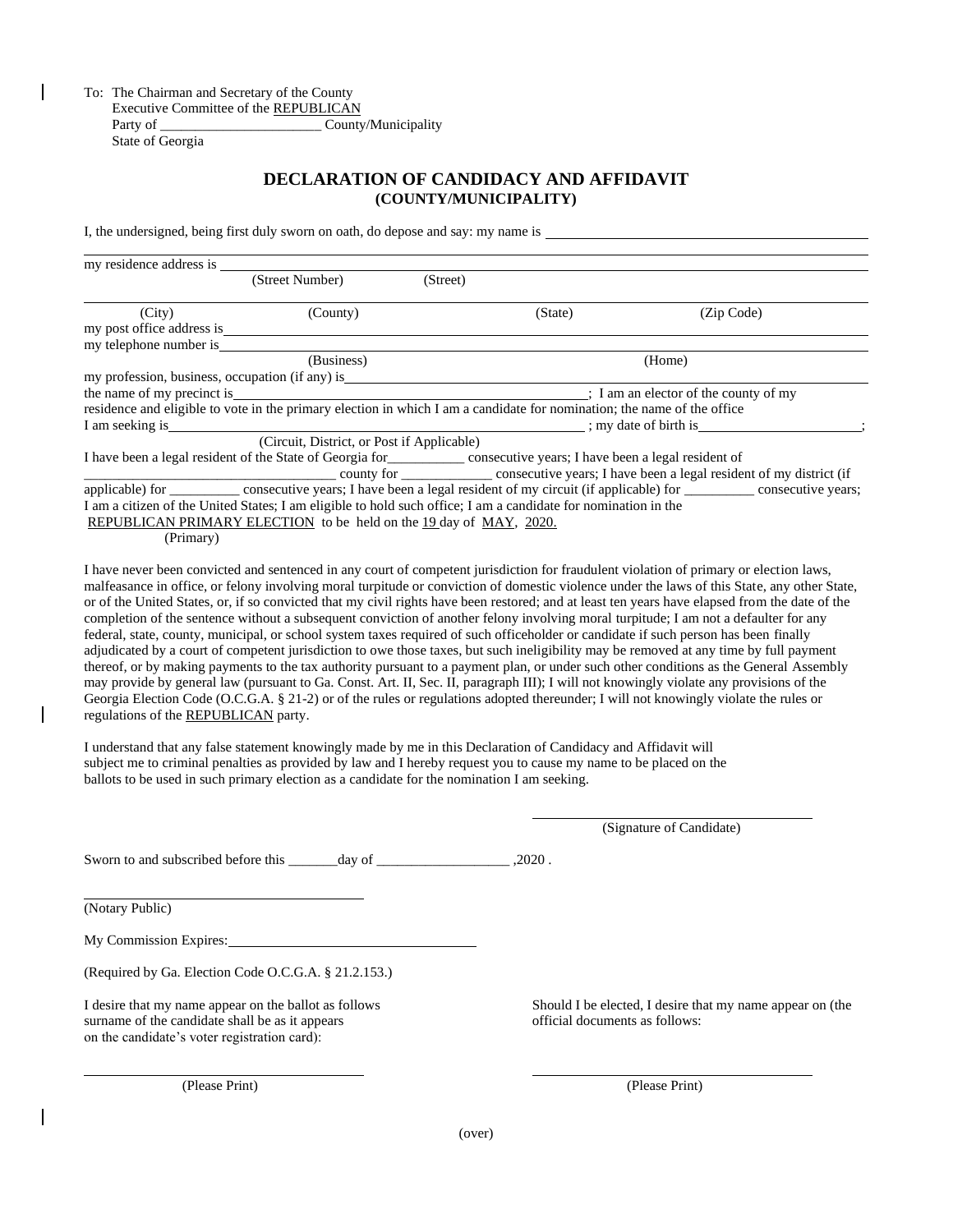1. [ ] I hereby tender check/cash in the amount of \$\_ NAME OF BANK: CHECK NUMBER:

In the event that a candidate pays his or her qualifying fee with a check that is subsequently returned for insufficient funds, the superintendent shall automatically find that such candidate has not met the qualifications for holding the office being sought, unless the bank, credit union, or other financial institution returning the check certifies in writing by an officer's or director's oath that the bank, credit union, or financial institution erred in returning the check as prescribed in O.C.G.A. §21-2-6(d).

[ ] I hereby file a Pauper's Affidavit, accompanied by a qualifying petition as prescribed in O.C.G.A. § 21-2-153 (a.1), in lieu of paying the qualifying fee.

#### **NOTE: CANDIDATES FOR THE FOLLOWING OFFICES MUST FILE AN ADDITIONAL AFFIDAVIT IN ACCORDANCE WITH THE LISTED CODE SECTION AND MAY HAVE OTHER REQUIREMENTS IN ORDER TO BE QUALIFIED TO SEEK OFFICE. CANDIDATES SHOULD REVIEW THE QUALIFICATIONS FOR WHICH THEY OFFER FOR ELECTION CAREFULLY.**

CLERK OF SUPERIOR COURT O.C.G.A. § 15-6-50(b)(2) JUDGE OF THE PROBATE COURT O.C.G.A. § 15-9-2(a)(2) SHERIFF O.C.G.A. § 15-16-1(c)(2) CORONER O.C.G.A. § 45-16-1(b)(2) TAX RECEIVER O.C.G.A. § 48-5-210(b)(2) TAX COLLECTOR O.C.G.A. § 48-5-210(b)(2) TAX COMMISSIONER O.C.G.A. § 48-5-210(b)(2)

Form DC-C&M-09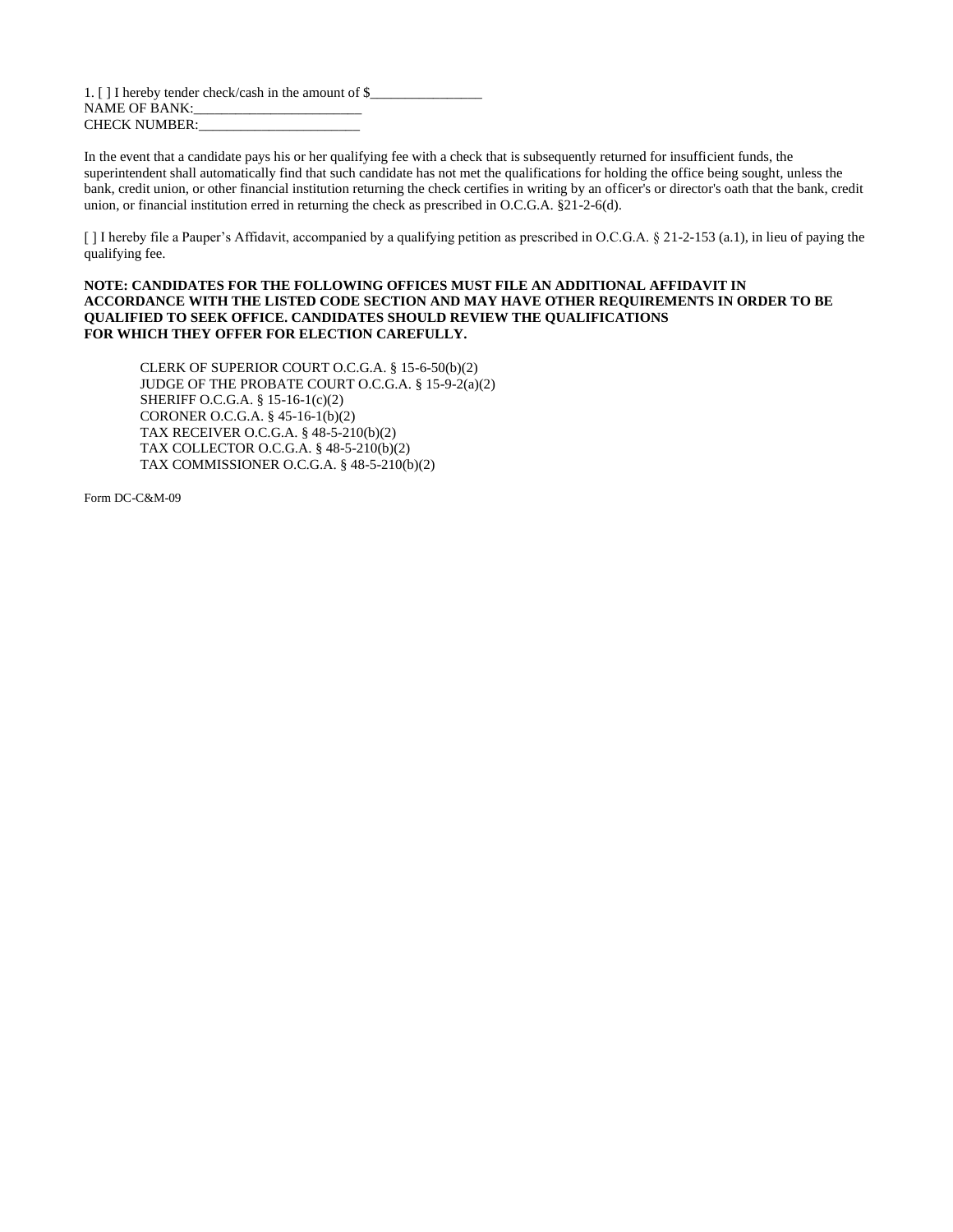#### **AFFIDAVIT FOR CORONER**

To be completed by Candidates for Coroner. This affidavit is to be filed with the officer before whom such person has qualified to seek said office prior to or at the time of qualifying. Reference O.C.G.A. 45-16-1.

I hereby affirm that I meet the following qualifications for said office:

 $(A)$ I am a citizen of the United States;

 $(B)$ to qualifying for the election to the office and will remain a resident of such county during my term of office:

I am a registered voter in County;  $(C)$ 

(D) I have attained the age of 25 years prior to the date of the general primary in the year I have qualified for election to the office;

I have obtained a high school diploma or its recognized equivalent. (This shall not apply  $(E)$ to any person serving as a coroner on July 1, 1980);

I have not been convicted of a felony offense or any offense involving moral turpitude  $(F)$ contrary to the laws of this state, any other state, or the United States; and

 $(G)$ I will successfully complete the next scheduled class no longer than 180 days after my election or appointment a basic training course provided by the Georgia Police Academy, but the affidavit required in O.C.G.A. 45-16-1 shall not be required to affirm that the requirements of this subparagraph have been met at the time of qualifying for the office of coroner.

This  $\_\_\_\_\_$  day of  $\_\_\_\_\_\_\_\_\_\_\_\_\_\.\_$ 

Candidate for Coroner

Sworn to and subscribed before me this 

Notary Public

FORM#ACORONER-04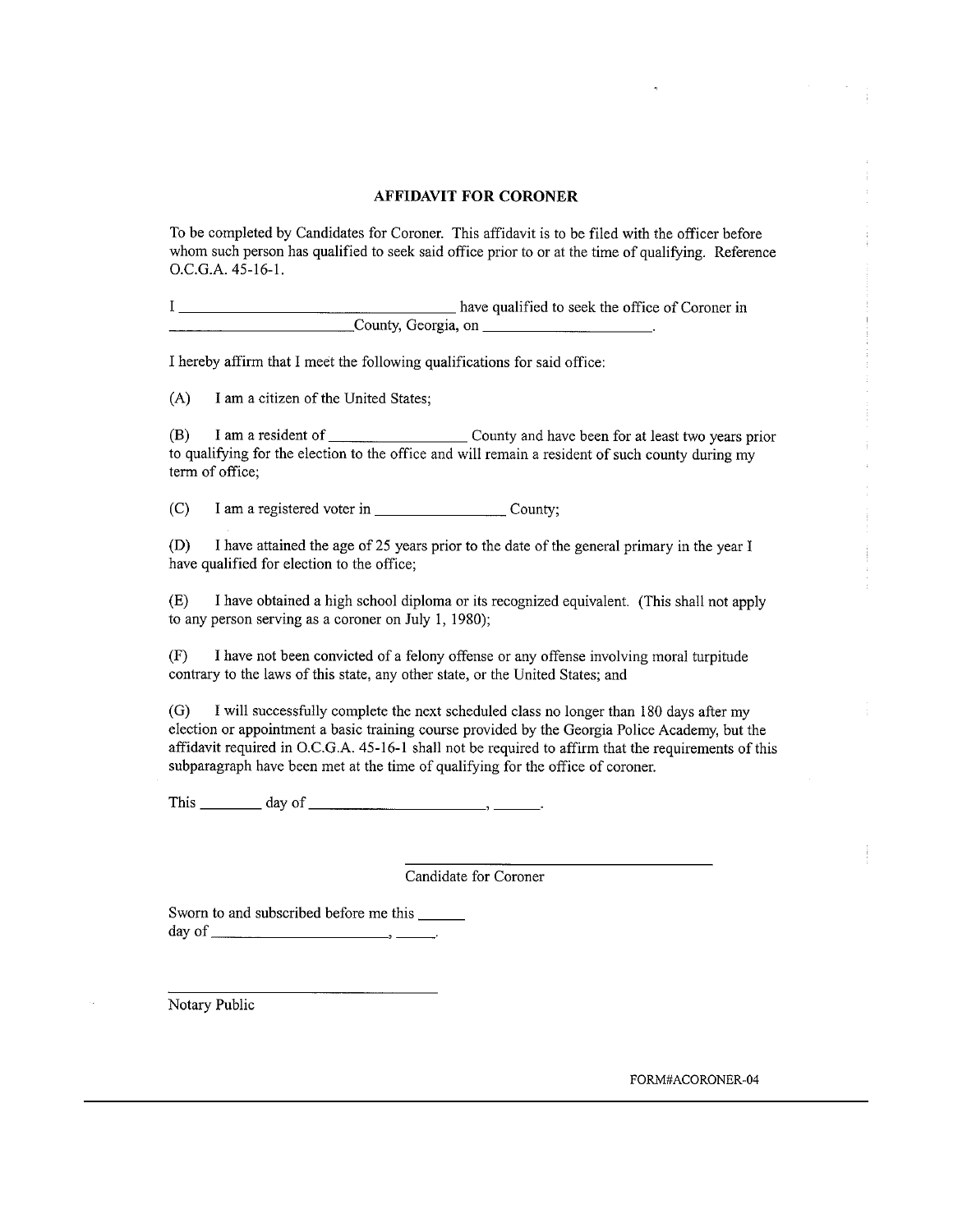### **AFFIDAVIT FOR SHERIFF**

To be completed by candidates for Sheriff. This affidavit is to be sworn to or affirmed before the officer with whom such person has qualified to seek said office prior to or at the time of qualifying. Reference O.C.G.A.15-16-1.

I Learning that the seek the office of Sheriff in  $\mathbf{I}$ 

County, Georgia, on\_

I hereby affirm that I meet the following qualifications for said office:

(A) I am a citizen of the United States;

(B) I am a resident of \_\_\_\_\_\_\_\_\_\_\_\_\_County for at least two years immediately preceding the date of qualifying for election to the office;

(C) I am a registered voter in County;

(D) I have attained the age of at least 25 years prior to the date of qualifying for this office;

(E) I have obtained a high school diploma or its recognized equivalent in educational training as established by the Georgia Peace Officers Standards and Training Council; and

(F) I have not been convicted of a felony offense or any offense involving moral turpitude contrary to the laws of this state, any other state, or the United States; provided, however, that a plea of nolo contendere to a felony offense or any offense involving moral turpitude contrary to the laws of this state shall have the same effect as a plea of guilty, thereby disqualifying such a person from holding the office of Sheriff;

(G) I have been fingerprinted and a search made of local, state, and national fingerprint files to disclose any criminal record, which fingerprints were taken under the direction of the Judge of the Probate Court and taken on or before, but no later than, the close of business on the third business day following the close of qualification for election to the office of Sheriff;

(H) Listed is a complete written history of my places of residence for a period of six years immediately preceding my qualification date, giving the house number or RFD number, street, city, county, and state; (I) Listed is a complete written history of my places of employment for a period of six years immediately preceding my qualification date, giving the period of time employed and the name and address of my employer;

(J) I am a registered peace officer as provided in Code Section 35-8-10 or a certified peace officer as defined in Chapter 8 of Title 35. I understand that if I am not a registered or certified peace officer at the time I assume the office of Sheriff that I shall be required to complete satisfactorily the requirements for certification as a peace officer as provided in Chapter 8 of Title 35 within six months after I take office; provided, however, that an extension of the time to complete such requirements may be granted by the Georgia Peace Officer Standards and Training Council upon the presentation of evidence that I was unable to complete the basic training course and certification requirements due to illness, injury, military service, or other reasons deemed sufficient by such council. I understand The Georgia Peace Officer Standards and Training Council shall make every effort to ensure that space is available for newly elected Sheriffs who are not certified or registered peace officers to attend the course as soon as possible after such persons take office and that such council shall notify the appropriate Judge of the Probate Court whenever a newly elected Sheriff who is not certified fails to become certified as a peace officer pursuant to these requirements. I shall file an affidavit with the election superintendent of the county by the close of business on the third business day following the close of the qualification period stating:

A) I have obtained a high school diploma or its recognized equivalent in educational training as established by the Georgia Peace Officers Standards and Training Council; and

B) The graduation date and name of such high school or obtained such recognized equivalent in education training.

In addition, I shall file a certified copy of my birth certificate with the election superintendent of the county.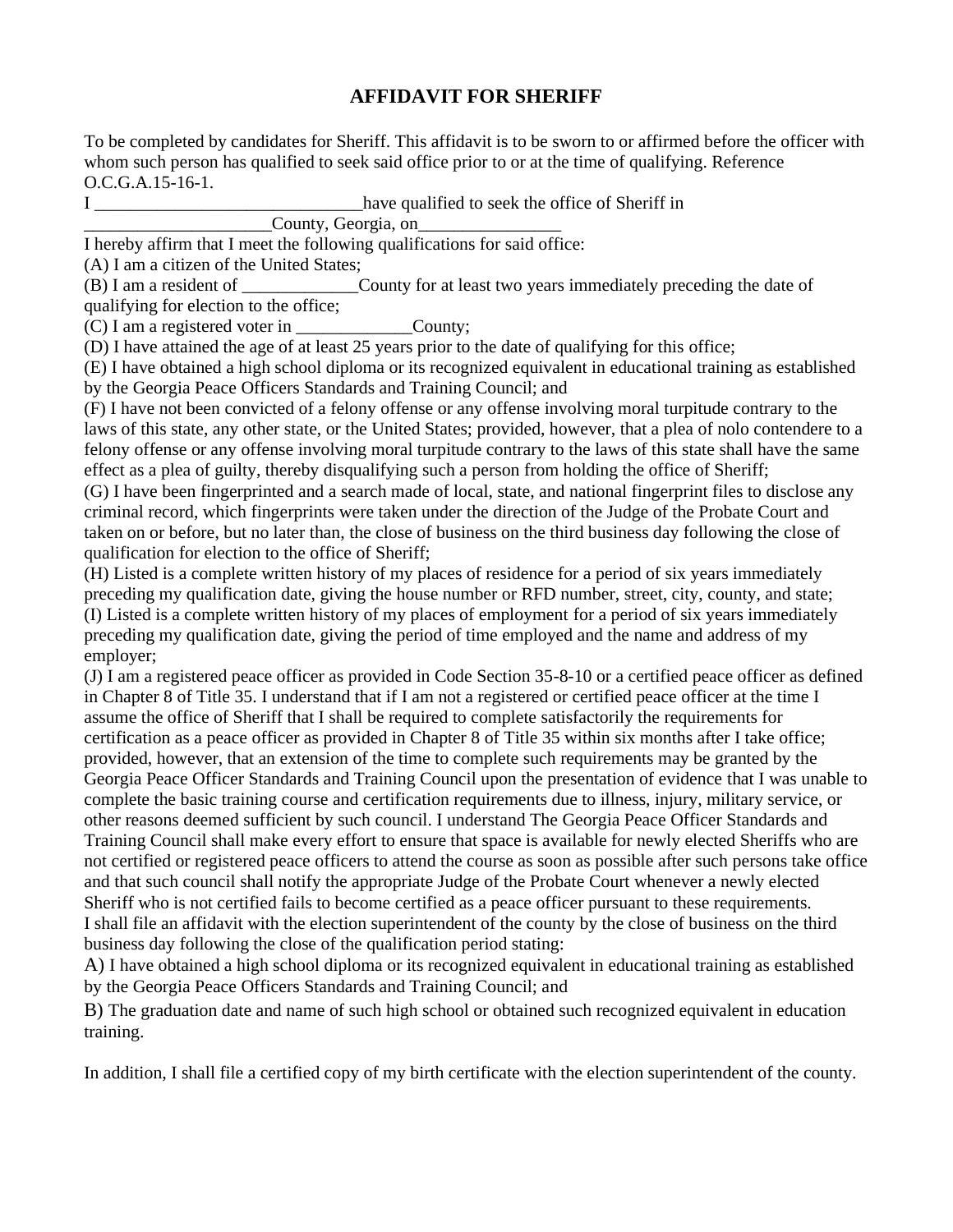NOTE: Each person offering to run for the office of Sheriff and who is otherwise qualified shall be allowed, six months prior to qualifying at his or her own expense, to attend the basic mandate course for peace officers. The Georgia Peace Officer Standards and Training Council shall work to ensure that space is available for such individuals to attend the course.

EXEMPTION: The above required qualifications shown above in (D), (E), (F), (H), (I), and (J) shall be deemed to have been met by any person who is currently serving as a duly qualified and elected Sheriff of one of the several counties of this state.

\_\_\_\_\_\_\_\_\_\_\_\_\_\_\_\_\_\_\_\_\_\_\_\_\_\_\_\_\_\_\_\_\_\_\_\_\_\_\_\_\_\_\_\_\_\_\_\_\_\_\_\_\_\_\_\_\_\_\_\_\_\_\_\_\_\_\_\_\_\_\_\_\_\_\_\_\_\_\_\_

\_\_\_\_\_\_\_\_\_\_\_\_\_\_\_\_\_\_\_\_\_\_\_\_\_\_\_\_\_\_\_\_\_\_\_\_\_\_\_\_\_\_\_\_\_\_\_\_\_\_\_\_\_\_\_\_\_\_\_\_\_\_\_\_\_\_\_\_\_\_\_\_\_\_\_\_\_\_\_\_ \_\_\_\_\_\_\_\_\_\_\_\_\_\_\_\_\_\_\_\_\_\_\_\_\_\_\_\_\_\_\_\_\_\_\_\_\_\_\_\_\_\_\_\_\_\_\_\_\_\_\_\_\_\_\_\_\_\_\_\_\_\_\_\_\_\_\_\_\_\_\_\_\_\_\_\_\_\_\_\_

\_\_\_\_\_\_\_\_\_\_\_\_\_\_\_\_\_\_\_\_\_\_\_\_\_\_\_\_\_\_\_\_\_\_\_\_\_\_\_\_\_\_\_\_\_\_\_\_\_\_\_\_\_\_\_\_\_\_\_\_\_\_\_\_\_\_\_\_\_\_\_\_\_\_\_\_\_\_\_\_

 $\mathcal{L}_\text{max}$  , and the set of the set of the set of the set of the set of the set of the set of the set of the set of the set of the set of the set of the set of the set of the set of the set of the set of the set of the \_\_\_\_\_\_\_\_\_\_\_\_\_\_\_\_\_\_\_\_\_\_\_\_\_\_\_\_\_\_\_\_\_\_\_\_\_\_\_\_\_\_\_\_\_\_\_\_\_\_\_\_\_\_\_\_\_\_\_\_\_\_\_\_\_\_\_\_\_\_\_\_\_\_\_\_\_\_\_\_ \_\_\_\_\_\_\_\_\_\_\_\_\_\_\_\_\_\_\_\_\_\_\_\_\_\_\_\_\_\_\_\_\_\_\_\_\_\_\_\_\_\_\_\_\_\_\_\_\_\_\_\_\_\_\_\_\_\_\_\_\_\_\_\_\_\_\_\_\_\_\_\_\_\_\_\_\_\_\_\_

\_\_\_\_\_\_\_\_\_\_\_\_\_\_\_\_\_\_\_\_\_\_\_\_\_\_\_\_\_\_\_\_\_\_\_\_\_\_\_\_\_\_\_\_\_\_\_\_\_\_\_\_\_\_\_\_\_\_\_\_\_\_\_\_\_\_\_\_\_\_\_\_\_\_\_\_\_\_\_\_ \_\_\_\_\_\_\_\_\_\_\_\_\_\_\_\_\_\_\_\_\_\_\_\_\_\_\_\_\_\_\_\_\_\_\_\_\_\_\_\_\_\_\_\_\_\_\_\_\_\_\_\_\_\_\_\_\_\_\_\_\_\_\_\_\_\_\_\_\_\_\_\_\_\_\_\_\_\_\_\_ \_\_\_\_\_\_\_\_\_\_\_\_\_\_\_\_\_\_\_\_\_\_\_\_\_\_\_\_\_\_\_\_\_\_\_\_\_\_\_\_\_\_\_\_\_\_\_\_\_\_\_\_\_\_\_\_\_\_\_\_\_\_\_\_\_\_\_\_\_\_\_\_\_\_\_\_\_\_\_\_ \_\_\_\_\_\_\_\_\_\_\_\_\_\_\_\_\_\_\_\_\_\_\_\_\_\_\_\_\_\_\_\_\_\_\_\_\_\_\_\_\_\_\_\_\_\_\_\_\_\_\_\_\_\_\_\_\_\_\_\_\_\_\_\_\_\_\_\_\_\_\_\_\_\_\_\_\_\_\_\_

This \_\_\_\_\_\_\_\_\_\_\_\_ day of \_\_\_\_\_\_\_\_\_\_\_\_\_\_\_\_\_\_\_\_\_, \_\_\_\_\_\_\_\_\_.

Candidate for Sheriff Sworn to and subscribed before me this  $\frac{day \text{ of } \qquad \ldots \qquad \qquad }$ 

\_\_\_\_\_\_\_\_\_\_\_\_\_\_\_\_\_\_\_\_\_\_\_\_\_\_\_\_\_\_\_\_\_\_\_\_

\_\_\_\_\_\_\_\_\_\_\_\_\_\_\_\_\_\_\_\_\_\_\_\_\_\_\_\_\_\_\_\_ Notary Public HISTORY OF RESIDENCY FOR PREVIOUS 6 YEARS

### HISTORY OF EMPLOYMENT FOR PREVIOUS 6 YEARS

Add additional pages for residency and employment if necessary FORM #ASHERIFF-16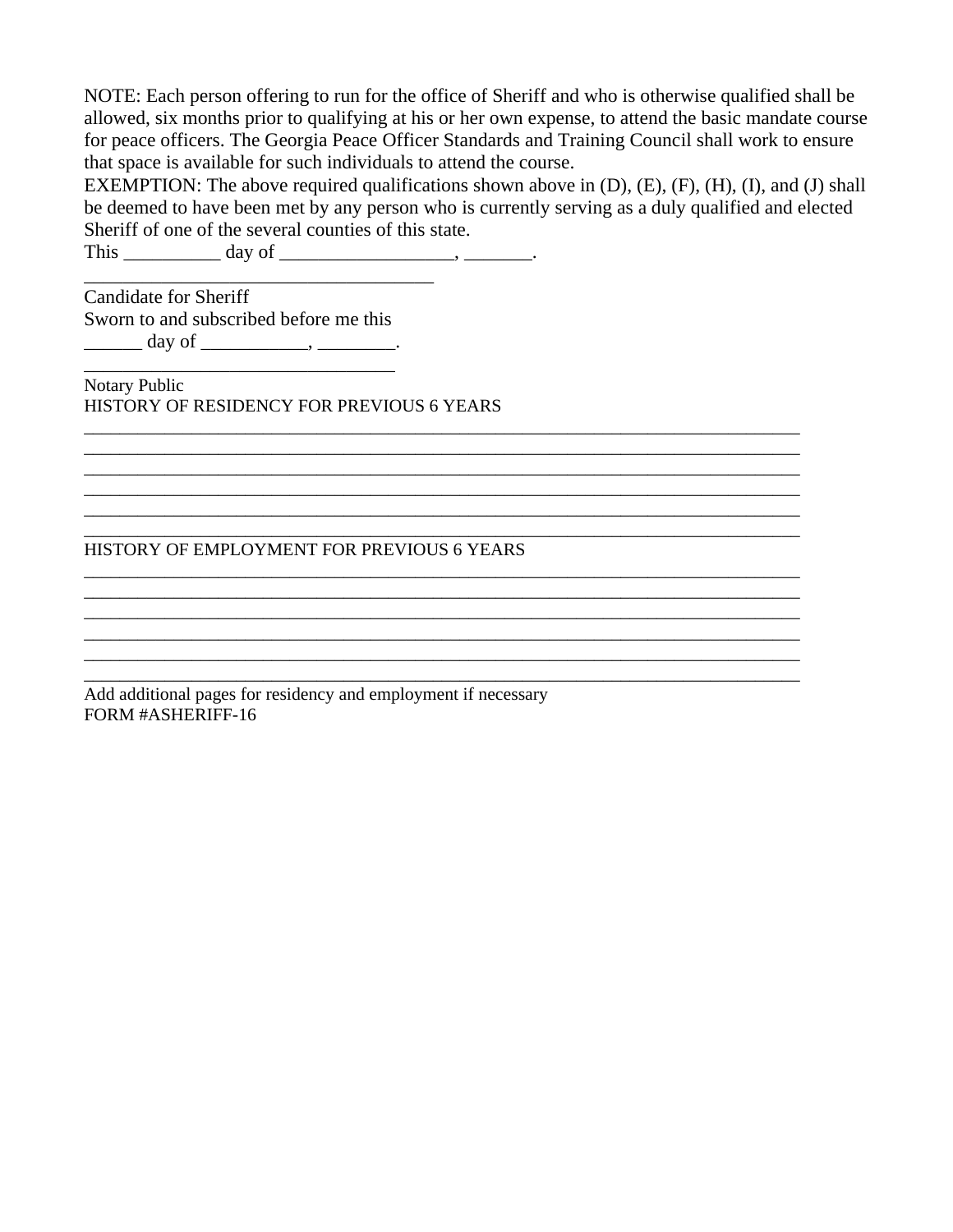#### **AFFIDAVIT FOR JUDGE OF PROBATE COURT**

To be completed by Candidates for Judge of Probate Court. This affidavit is to be filed with the officer before whom such person has qualified to seek said office prior to or at the time of qualifying. Reference O.C.G.A. 15-9-2.

I hereby affirm that I meet the following qualifications for said office:

I am a citizen of the United States;  $(A)$ 

(B) prior to qualifying for the election to the office and will remain a resident of such county during my term of office;

 $(C)$ 

 $(D)$ I have attained the age of 25 years prior to the date of qualifying for election to the office (this shall not apply to any person who was holding the office of Judge of Probate Court on July  $1, 1981);$ 

 $(E)$ I have obtained a high school diploma or its recognized equivalent.

 $(F)$ I have not been convicted of a felony offense or any offense involving moral turpitude contrary to the laws of this state, any other state, or the United States;

Candidate for Judge of Probate Court

Sworn to and subscribed before me this \_\_\_\_\_\_\_ 

Notary Public

FORM#APBJUDGE-04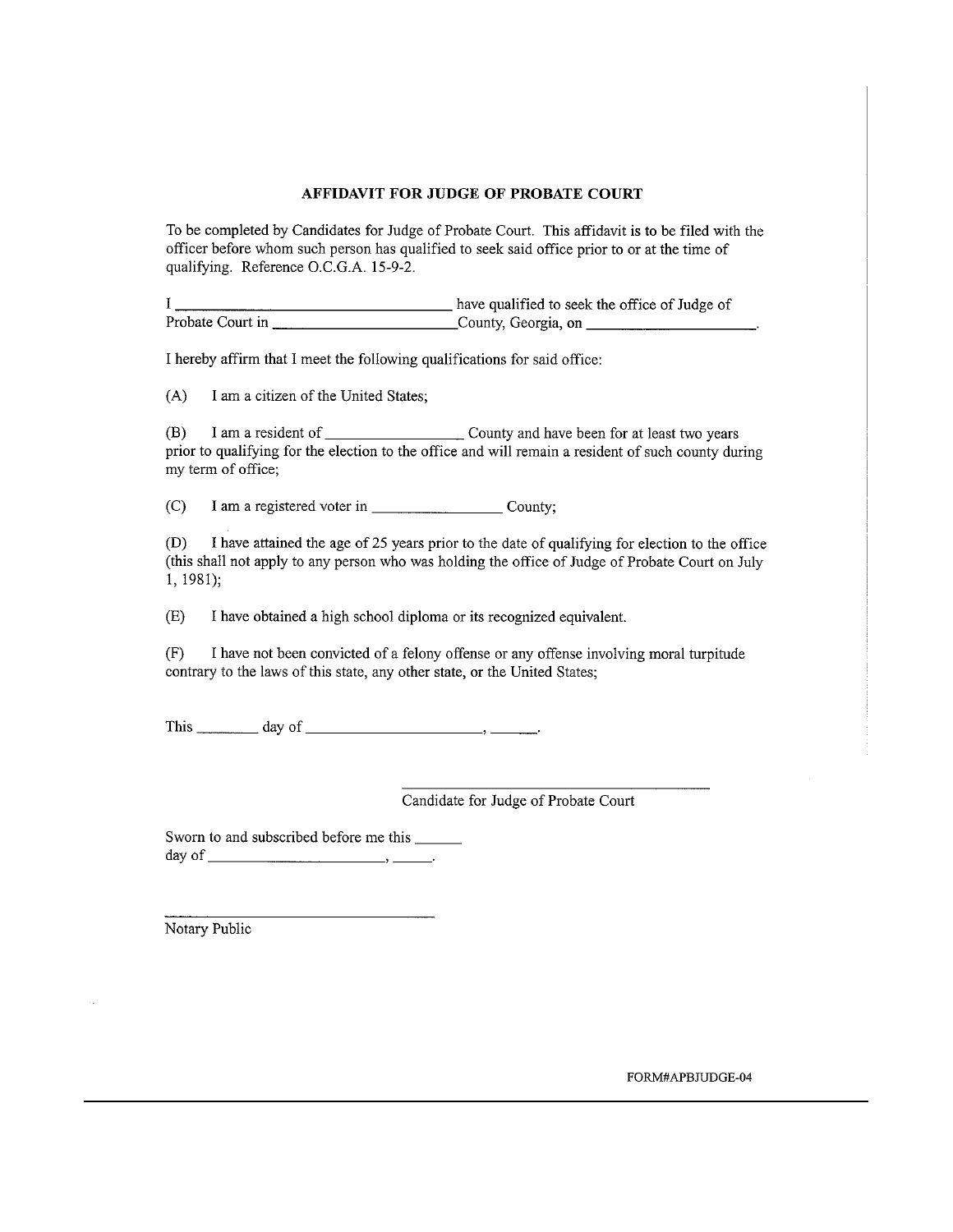### AFFIDAVIT FOR CLERK OF SUPERIOR COURT

To be completed by candidates for Clerk of Superior Court. This affidavit is to be filed with the officer before whom such person has qualified to seek said office prior to or at the time of qualifying. Reference O.C.G.A. 15-6-50. **College**  $\mathbf{L}$ 

I hereby affirm that I meet the following qualifications for said office:

I am a citizen of the United States;  $(A)$ 

 $(B)$ prior to qualifying for the election to the office; and the state of the

 $(C)$ 

I have attained the age of 25 years prior to the date of the qualifying for election to the  $(D)$ office (this shall not apply to any person serving as a Clerk of the Superior Court on July 1,  $1981$ :

I have obtained a high school diploma or its recognized equivalent; and  $(E)$ 

I have not been convicted of a felony offense or any offense involving moral turpitude  $(F)$ contrary to the laws of this state, any other state, or the United States.

TRAINING REQUIREMENT: Any person elected or appointed Clerk of the Superior Court of any county of this state on or after January 1, 2000 shall satisfactorily complete 40 hours of continuing judicial education prior to taking office and assuming the duties and responsibilities of his or her office. The Clerk of Superior Court shall file a certificate of training issued by the Institute of Continuing Judicial Education of Georgia with the Probate Court and shall enter the certificate on the minutes of the Superior Court in the county in which he or she holds office. Upon completing such 40 hour curriculum, the Clerk shall become a certified Clerk of the Superior Court.

This  $\_\_\_\_\_\_\_\$  day of  $\_\_\_\_\_\_\_\_\_\_\_\_\_\_\_\_\_\_$ 

Candidate for Clerk of Superior Court

Sworn to and subscribed before me this  $\frac{1}{\sqrt{1-\frac{1}{2}}}\frac{1}{\sqrt{1-\frac{1}{2}}}\frac{1}{\sqrt{1-\frac{1}{2}}}\frac{1}{\sqrt{1-\frac{1}{2}}}\frac{1}{\sqrt{1-\frac{1}{2}}}\frac{1}{\sqrt{1-\frac{1}{2}}}\frac{1}{\sqrt{1-\frac{1}{2}}}\frac{1}{\sqrt{1-\frac{1}{2}}}\frac{1}{\sqrt{1-\frac{1}{2}}}\frac{1}{\sqrt{1-\frac{1}{2}}}\frac{1}{\sqrt{1-\frac{1}{2}}}\frac{1}{\sqrt{1-\frac{1}{2}}}\frac{1}{\sqrt{1-\frac{1}{2}}}\frac{1}{\sqrt{1-\frac{$ 

Notary Public

Form #ACSUPCT-04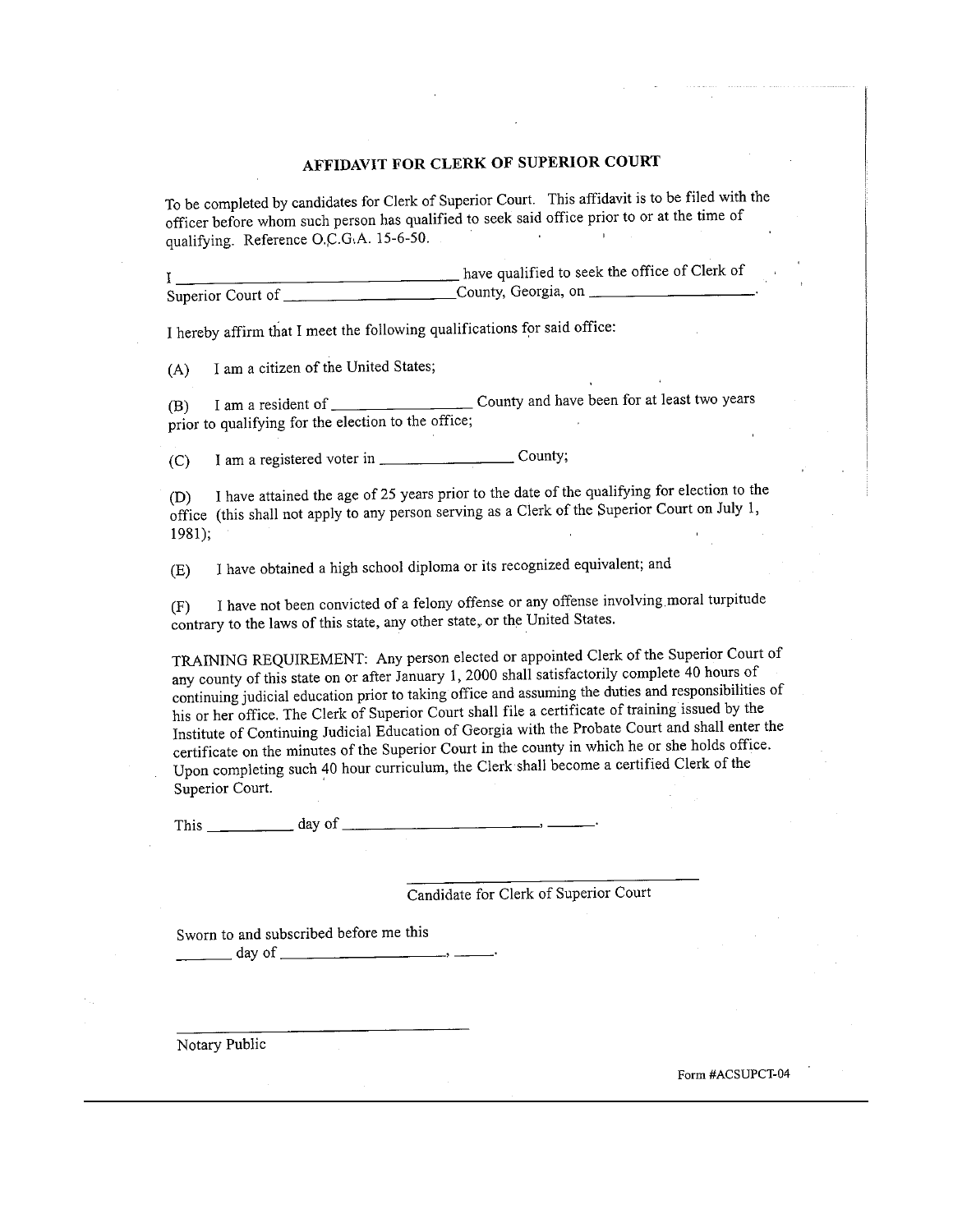#### AFFIDAVIT FOR COUNTY TAX RECEIVERS, TAX COLLECTORS, AND TAX COMMISSIONERS

To be completed by Candidates for Tax Receivers, Tax Collectors, and Tax Commissioners. This affidavit is to be filed with the officer before whom such person has qualified to seek said office prior to or at the time of qualifying. Reference O.C.G.A. 48-5-210.

have qualified to seek the office of Tax  $\mathbf{I}$ <u>Example 10</u> in County, Georgia, on

I hereby affirm that I meet the following qualifications for said office:

I am a citizen of the United States;  $(A)$ 

 $(B)$ prior to qualifying for the election to the office and will remain a resident of such county during my term of office;

 $(C)$ 

 $(D)$ I have attained the age of 25 years prior to the date of the qualifying for election to the office (this shall not apply to any person who was holding the office of tax receivers, tax collector, or tax commissioner on July 1, 1981);

 $(E)$ I have obtained a high school diploma or its recognized equivalent (this shall not apply to any person who was holding the office of a tax receiver, tax collector, or tax commissioner on April 1, 1986);

 $(F)$ I have not been convicted of a felony offense or any offense involving moral turpitude contrary to the laws of this state, any other state, or the United States.

This  $\_\_\_\_\_\$  day of  $\_\_\_\_\_\_\_\_\_\_\_\_\_\_\_\_\_\_\_\_$ 

Sworn to and subscribed before me this 

Notary Public

Form #ATAX-04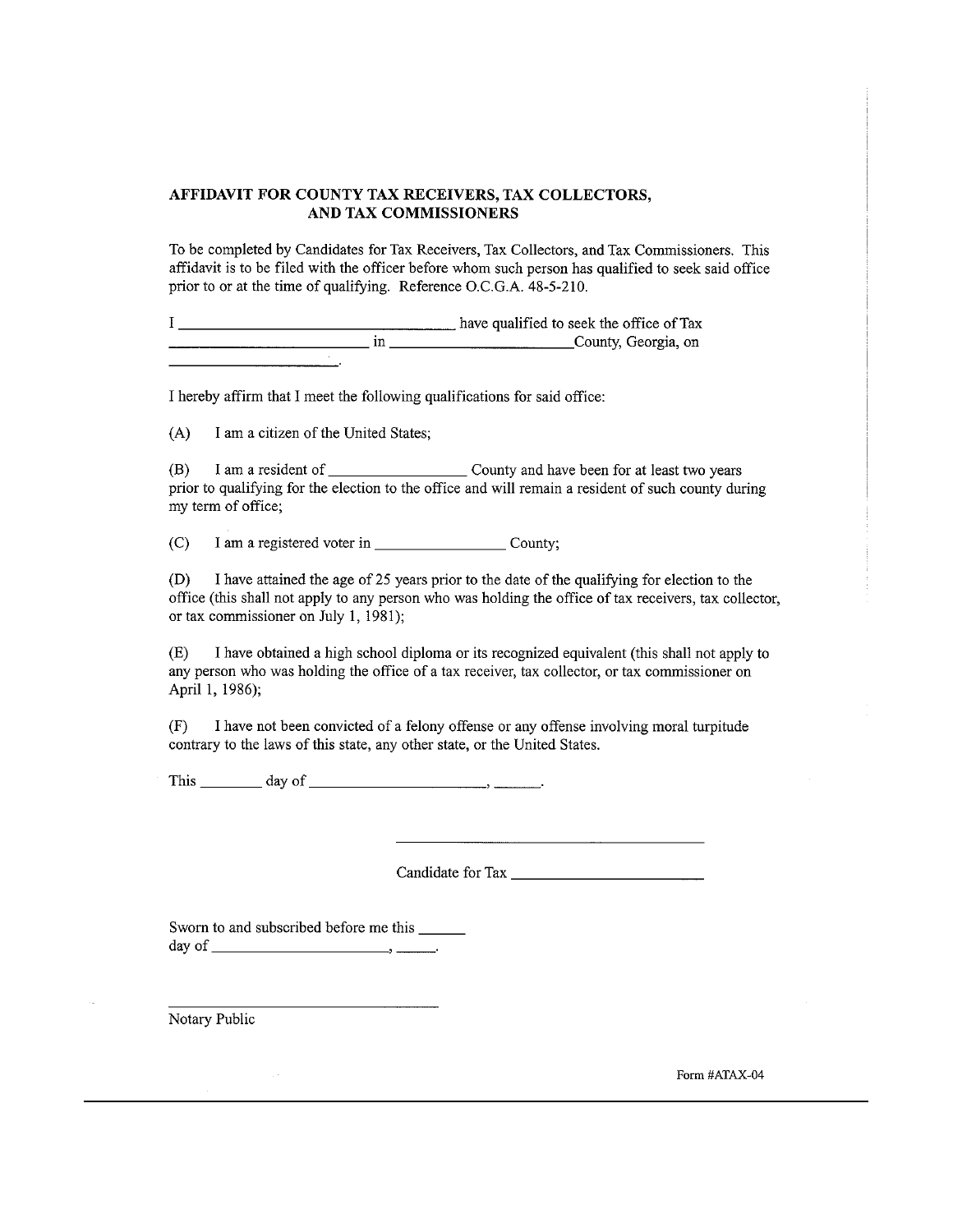### **AFFIDAVIT FOR LOCAL BOARD OF EDUCATION**

To be completed by Candidates for Local Boards of Education. This affidavit is to be filed with the officer before whom such person has qualified to seek said office prior to or at the time of qualifying. Reference O.C.G.A. § 20-2-51(e).

I\_\_\_\_\_\_\_\_\_\_\_\_\_\_\_\_\_\_\_\_\_\_\_\_\_\_\_\_\_\_ have qualified to seek the office of a member of the local board of education in \_\_\_\_\_\_\_\_\_\_\_\_\_\_\_\_\_\_\_\_\_\_\_\_\_\_, Georgia on \_\_\_\_\_\_\_\_\_\_\_\_\_\_\_\_\_\_\_\_\_\_.

I hereby affirm that I meet the following qualifications for said office:

(A) I have read and understand the code of ethics and the conflict of interest provisions applicable to members of local boards of education and agree to abide by them.

(B) I agree to annually disclose compliance with the State Board of Education's policy on training for members of local boards of education, the code of ethics of the local board of education, and the conflict of interest provisions applicable to members of local boards of education.

This\_\_\_\_\_\_\_\_day of \_\_\_\_\_\_\_\_\_\_\_\_\_\_\_\_\_\_, \_\_\_\_\_\_\_\_\_\_.

\_\_\_\_\_\_\_\_\_\_\_\_\_\_\_\_\_\_\_\_\_\_\_\_\_\_\_\_\_\_\_\_\_\_\_\_\_\_ Candidate for local board of education

Sworn to and subscribed before me this \_\_\_\_\_\_\_\_\_\_\_

Day of \_\_\_\_\_\_\_\_\_\_\_\_\_\_\_\_, \_\_\_\_\_\_\_.

\_\_\_\_\_\_\_\_\_\_\_\_\_\_\_\_\_\_\_\_\_\_\_\_\_\_\_\_\_\_\_\_\_\_\_ Notary Public

My Commission Expires: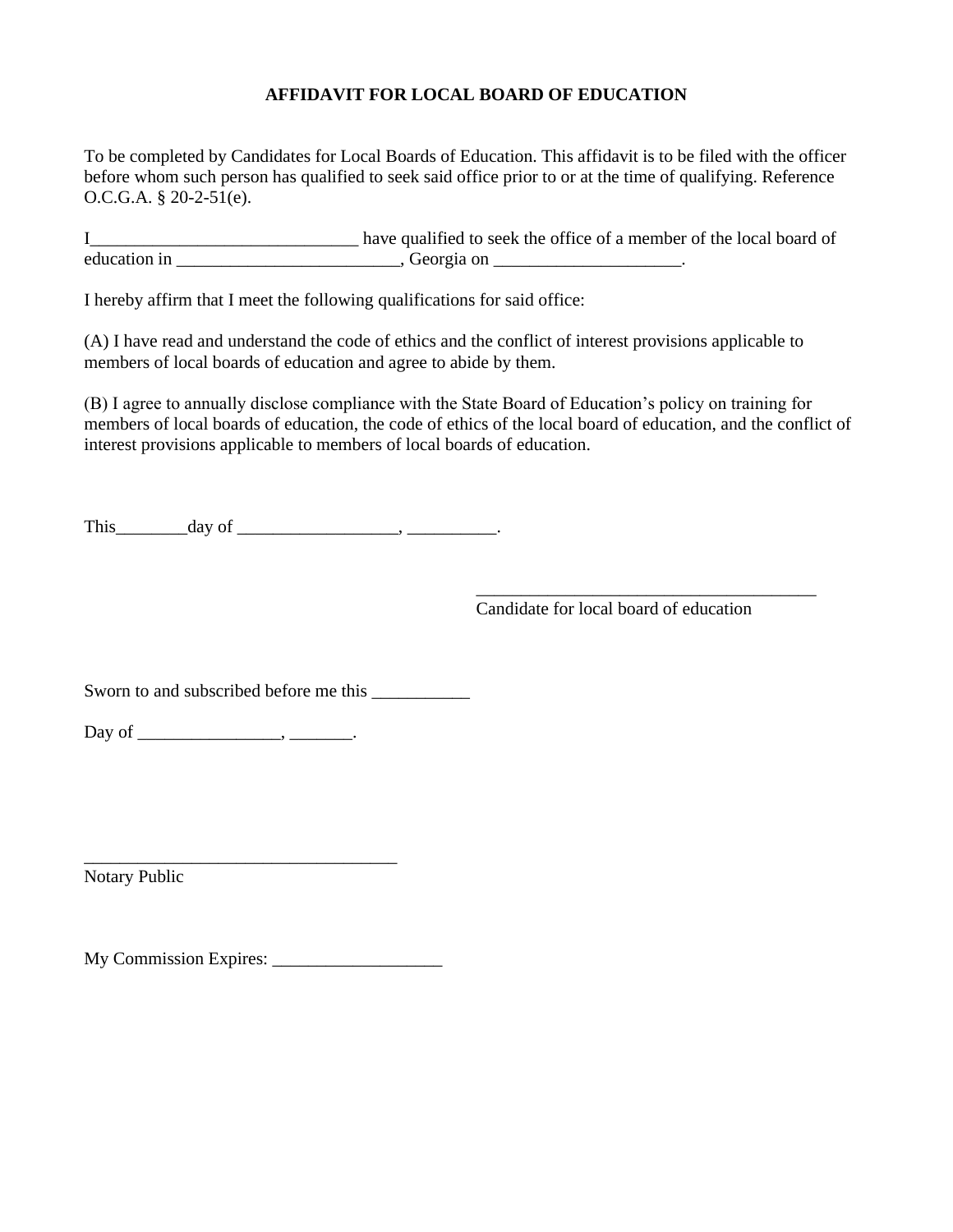### I DO SWEAR OR AFFIRM MY ALLEGIANCE TO THE GEORGIA REPUBLICAN PARTY.

Signature of Candidate: \_\_\_\_\_\_\_\_\_\_\_\_\_\_\_\_\_\_\_\_\_\_\_\_\_\_\_\_

Date: \_\_\_\_\_\_\_\_\_\_\_\_\_\_\_\_\_\_

Sworn to or affirmed and subscribed before me this \_\_\_ day of March, 2020.

\_\_\_\_\_\_\_\_\_\_\_\_\_\_\_\_\_\_\_\_\_\_\_\_\_\_\_\_\_\_\_\_\_\_\_\_\_

Notary Public

My commission expires: \_\_\_\_\_\_\_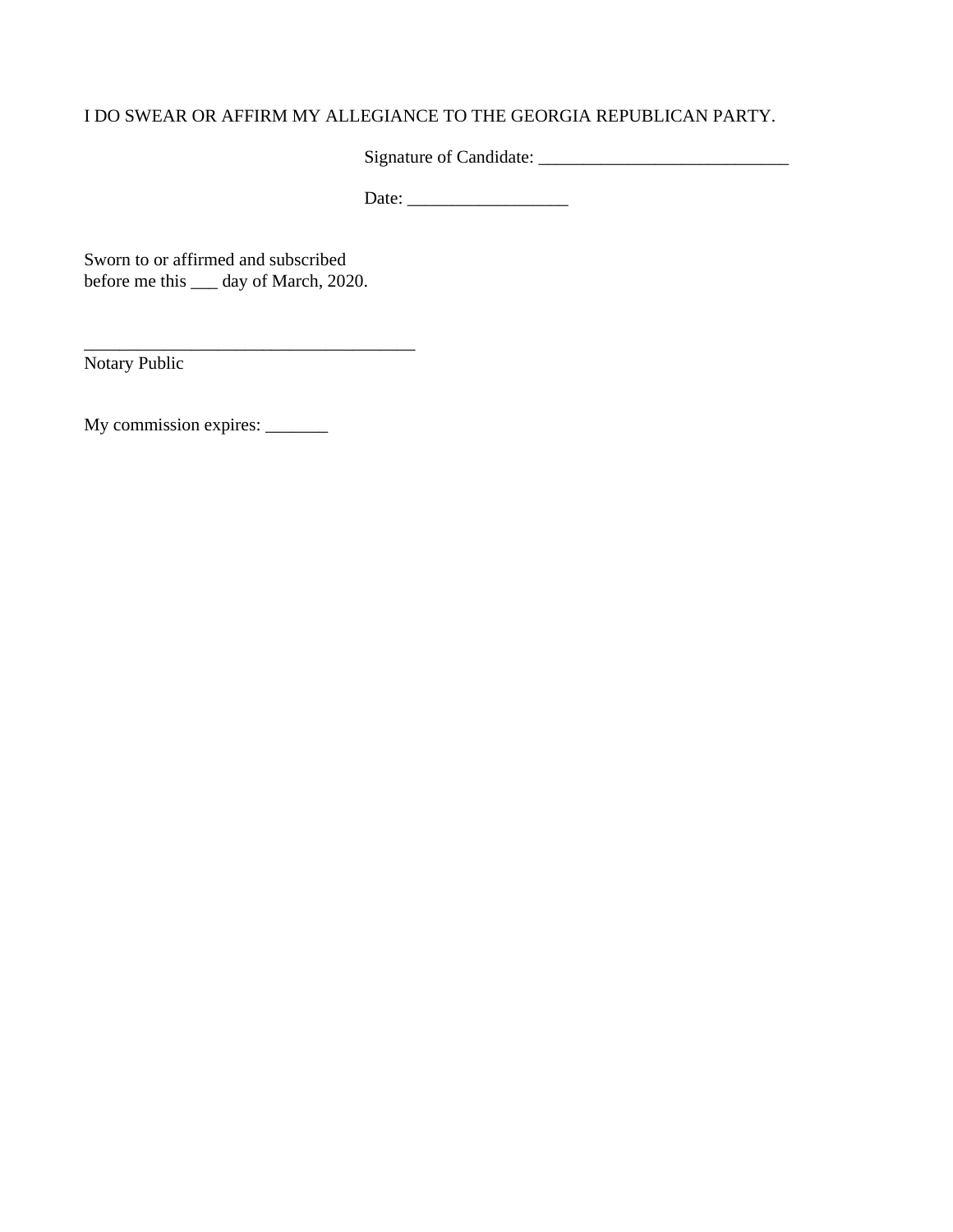### **Courthouse Notification – Due no later than 2:00 p.m. on Friday 3/6/20:**

- 1. Immediately after qualifying closes at 12:00 p.m., print the Certification of Political Party Candidates which will list the position each candidate is running for, their Name, Address and Fee Paid.
- 2. Confirm all names from the Declaration of Candidacy and Affidavit are on the Certification of Political Party Candidates.
- 3. Take the printed Certification to the Election Superintendent and have them Date and Filed Stamp.
- 4. Then take the Certification and post it on the Courthouse *no later than 2:00 p.m. on Friday*

### **Election Superintendent Filing – Due no later than 12:00 p.m. on Monday 3/9/20:**

- 1. After qualifying closes and you have confirmed all names on the Certification of Political Party Candidates for posting tor the Courthouse.
- 2. Make 3 copies of the following paperwork 1 copy for the Election Superintendent, 1 copy for the County Party and 1 copy for the GAGOP. – You should keep Originals at Party office.
- 3. Certification of Political Party Candidates Cover Page completed, signed by Chairman  $\&$ Secretary and notarized.
- 4. County Certification of Qualified Candidates all pages listing Seat running for, Name, Address and Fee Paid, signed by Chairman & Secretary and notarized.
- 5. Declaration of Candidacy and Affidavit all of which are completed in full, signed by candidate and notarized. Confirm each one is listed on the County Certification of Qualified Candidates with proper qualifying fee.
- 6. Affidavit for Specific Seat (Sheriff, Coroner, Judge of Probate Court, Clerk of Superior Court, Tax Commissioner, Tax Collector, Tax Receivers, Local Board of Education, etc.) – completed, signed by Candidate and notarized.
- 7. Republican Oath if required by county rules signed by candidate and notarized.
- 8. Qualifying Petition for Filing as a Pauper completed, signed by Candidate and notarized.
- 9. Check made out to your Election Superintendent for 50% of gross collected in qualifying fees.
- 10. Have the Election Superintendent date and filed stamp all 3 sets (1 for the Election Superintendent, 1 for the County Party and 1 for the GAGOP)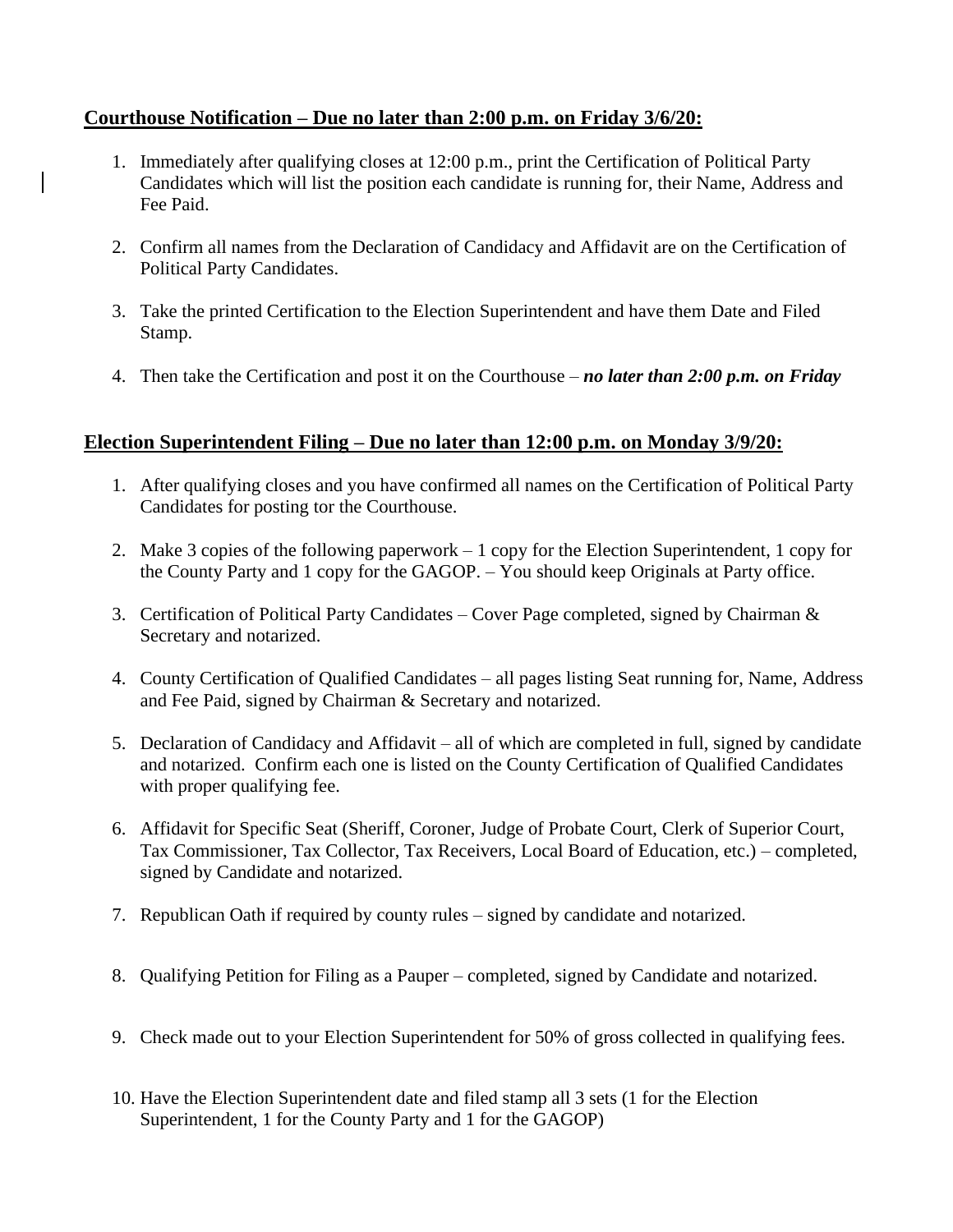## **(COUNTY NAME) COUNTY REPUBLICAN PARTY QUALIFIED CANDIDATES FOR THE 5/22/18 – 5/22/18 GEN. PRI./GEN. SP/SPEC**

| <b>Name of Candidate</b>        | <b>Street Address</b>    | County        | City/State/Zip    |
|---------------------------------|--------------------------|---------------|-------------------|
| <b>JUDGE OF PROBATE COURT</b>   |                          |               |                   |
| SMITH, JOHN D.                  | <b>123 MAIN STREET</b>   | <b>FULTON</b> | ATLANTA, GA 30305 |
| DOE, DAVID                      | <b>235 RED TURN LANE</b> | <b>FULTON</b> | ATLANTA, GA 30306 |
| <b>CLERK OF SUPERIOR COURT</b>  |                          |               |                   |
| SMITH, JOHN D.                  | <b>123 MAIN STREET</b>   | <b>FULTON</b> | ATLANTA, GA 30305 |
| <b>SHERIFF</b>                  |                          |               |                   |
| SMITH, JOHN D.                  | 123 MAIN STREET          | <b>FULTON</b> | ATLANTA, GA 30305 |
| <b>CORONER</b>                  |                          |               |                   |
| SMITH, JOHN D.                  | 123 MAIN STREET          | <b>FULTON</b> | ATLANTA, GA 30305 |
| <b>COUNTY TAX COMMISSIONER</b>  |                          |               |                   |
| SMITH, JOHN D.                  | <b>123 MAIN STREET</b>   | <b>FULTON</b> | ATLANTA, GA 30305 |
| <b>COUNTY TAX RECEIVERS</b>     |                          |               |                   |
| SMITH, JOHN D.                  | <b>123 MAIN STREET</b>   | <b>FULTON</b> | ATLANTA, GA 30305 |
| <b>COUNTY COLLECTORS</b>        |                          |               |                   |
| SMITH, JOHN D.                  | <b>123 MAIN STREET</b>   | <b>FULTON</b> | ATLANTA, GA 30305 |
| <b>LOCAL BOARD OF EDUCATION</b> |                          |               |                   |
| SMITH, JOHN D.                  | <b>123 MAIN STREET</b>   | <b>FULTON</b> | ATLANTA, GA 30305 |

*Please Note: you do not need to list every seat, only use the ones where a candidate qualified for that seat.*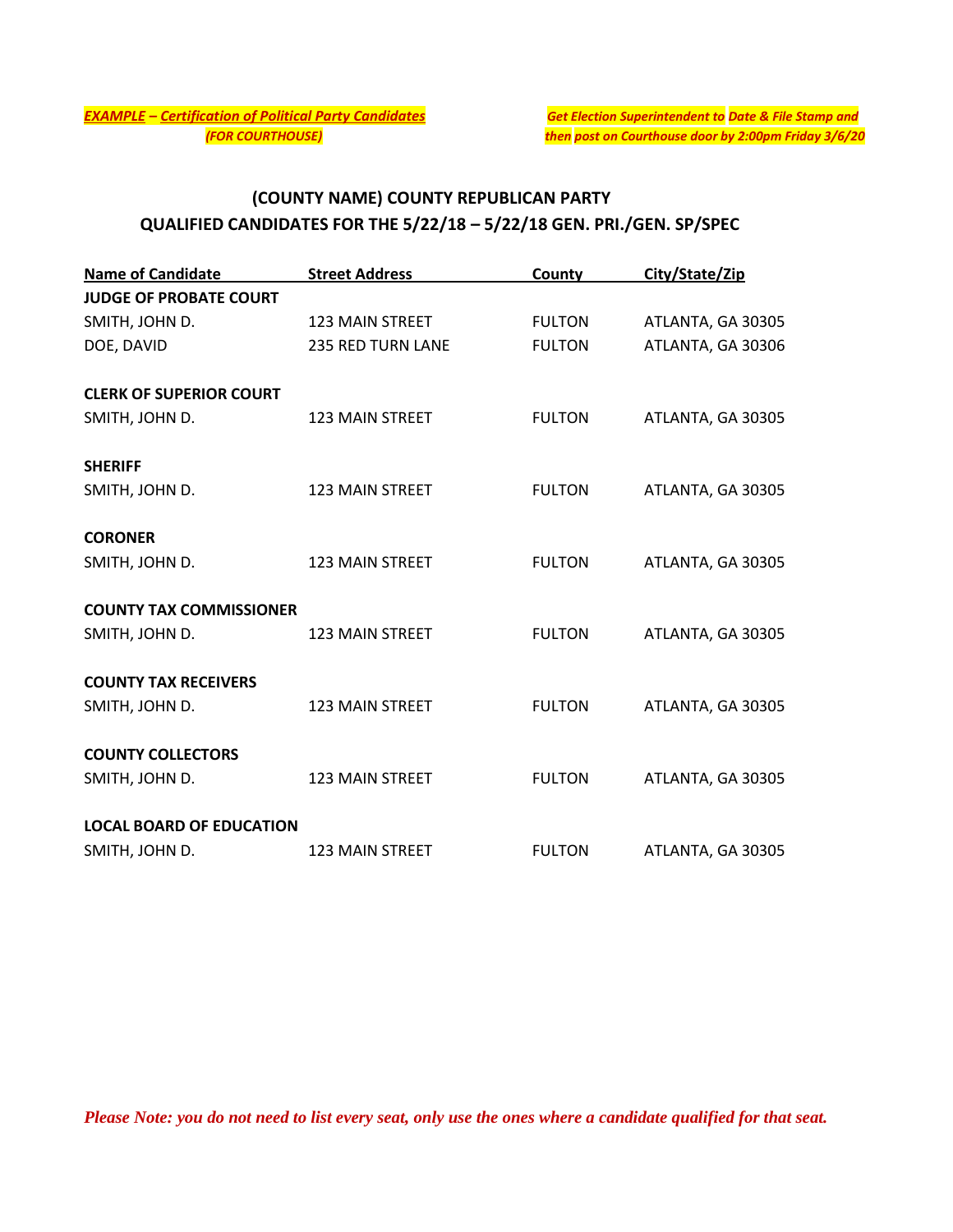*EXAMPLE – County Certification of Qualified Candidates Filed with Election Superintendent by 12:00pm Monday 3/6/20*

| TO:                                                  |                          |                       |
|------------------------------------------------------|--------------------------|-----------------------|
| <b>Superintendent of Elections of</b>                |                          |                       |
| County                                               |                          |                       |
| <b>State of Georgia</b>                              |                          |                       |
| List title of Office Candidate is seeking (including | <b>Qualified by</b>      | Amount of             |
| District, Post, or Circuit); Term of Office; Name of | <b>Paupers Affidavit</b> | <b>Qualifying Fee</b> |
| Incumbent; Name of Candidate & Candidate's Address   | and Qualifying           | Paid (if any)         |
| <b>JUDGE OF PROBATE COURT</b>                        |                          |                       |
| SMITH, JOHN D.                                       |                          | \$400.00              |
| <b>123 MAIN STREET</b>                               |                          |                       |
| ATLANTA, GA 30305                                    |                          |                       |
| <b>CLERK OF SUPERIOR COURT</b>                       |                          |                       |
| SMITH, JOHN D.                                       |                          | \$400.00              |
| <b>123 MAIN STREET</b>                               |                          |                       |
| ATLANTA, GA 30305                                    |                          |                       |
| <b>SHERIFF</b>                                       |                          |                       |
| SMITH, JOHN D.                                       |                          | \$400.00              |
| <b>123 MAIN STREET</b>                               |                          |                       |
| ATLANTA, GA 30305                                    |                          |                       |
| <b>CORONER</b>                                       |                          |                       |

**\_\_\_\_\_\_\_\_\_\_\_\_\_\_\_\_\_\_\_\_\_\_\_\_\_\_\_\_\_ \_\_\_\_\_\_\_\_\_\_\_\_\_\_\_\_\_\_\_\_\_\_\_\_\_\_\_\_\_**

SMITH, JOHN D. \$400.00 123 MAIN STREET ATLANTA, GA 30305

**Chairman Secretary County Executive Committee County Executive Committee**

**Sworn to and subscribed before me, this**

**\_\_\_\_\_\_\_\_\_\_\_ day of March , 2020**

**\_\_\_\_\_\_\_\_\_\_\_\_\_\_\_\_\_\_\_\_\_\_\_\_\_\_\_\_\_ Notary Public**

**My Commission Expires: \_\_\_\_\_\_\_\_\_\_\_\_\_\_\_\_\_\_\_\_\_\_\_\_\_\_\_\_\_**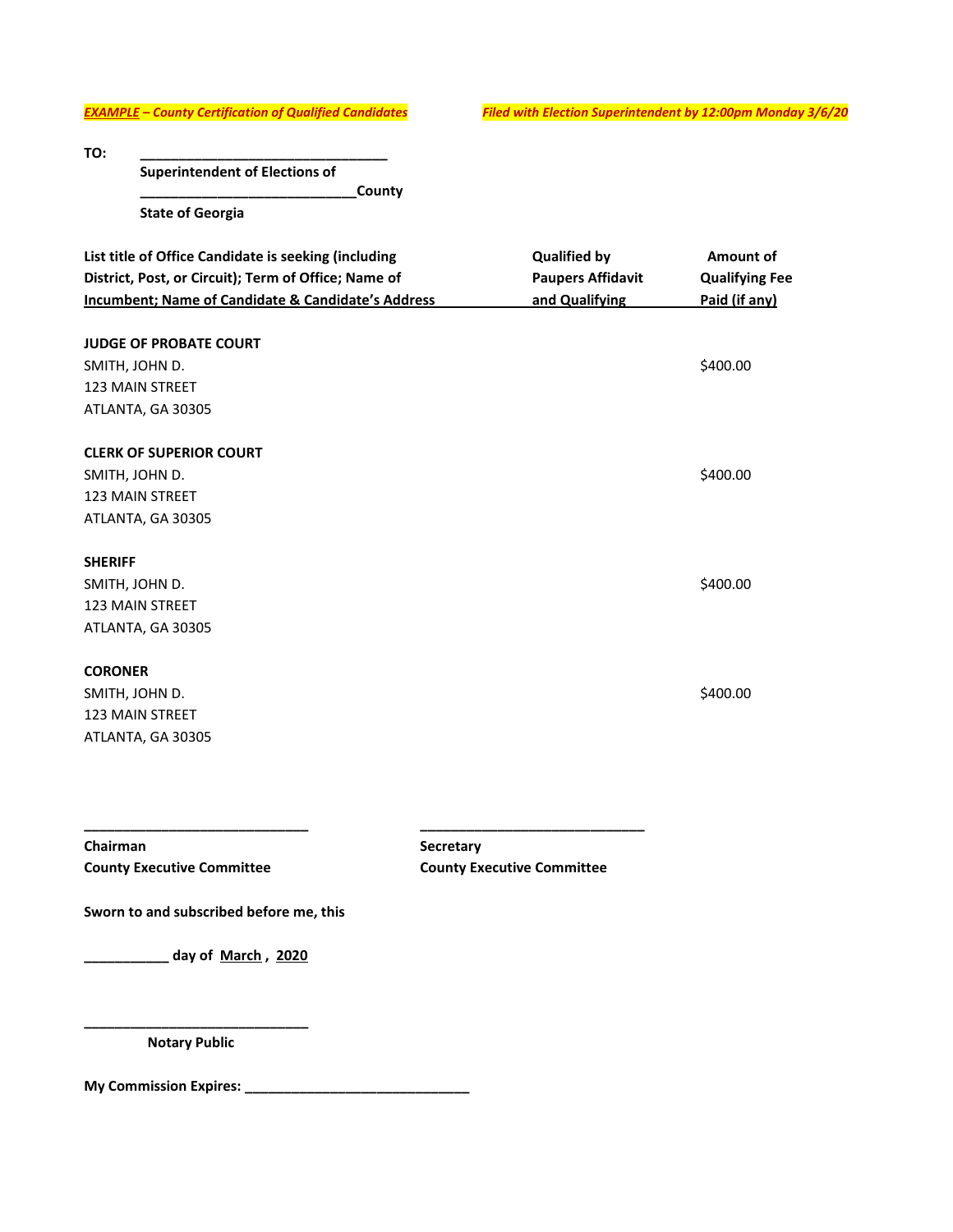*EXAMPLE – County Certification of Qualified Candidates Filed with Election Superintendent by 12:00pm Monday 3/6/20*

**Page 1 of \_\_\_\_** 

**TO: \_\_\_\_\_\_\_\_\_\_\_\_\_\_\_\_\_\_\_\_\_\_\_\_\_\_\_\_\_\_\_\_**

**Superintendent of Elections of** 

**\_\_\_\_\_\_\_\_\_\_\_\_\_\_\_\_\_\_\_\_\_\_\_\_\_\_\_\_County**

**State of Georgia**

| List title of Office Candidate is seeking (including<br>District, Post, or Circuit); Term of Office; Name of<br><b>Incumbent; Name of Candidate &amp; Candidate's Address</b> | <b>Qualified by</b><br><b>Paupers Affidavit</b><br>and Qualifying | Amount of<br><b>Qualifying Fee</b><br>Paid (if any) |
|-------------------------------------------------------------------------------------------------------------------------------------------------------------------------------|-------------------------------------------------------------------|-----------------------------------------------------|
| <b>COUNTY TAX COMMISSIONER</b><br>SMITH, JOHN D.<br><b>123 MAIN STREET</b>                                                                                                    |                                                                   | \$400.00                                            |
| ATLANTA, GA 30305<br><b>COUNTY TAX RECEIVERS</b><br>SMITH, JOHN D.<br><b>123 MAIN STREET</b><br>ATLANTA, GA 30305                                                             |                                                                   | \$400.00                                            |
| <b>COUNTY COLLECTORS</b><br>SMITH, JOHN D.<br><b>123 MAIN STREET</b><br>ATLANTA, GA 30305                                                                                     |                                                                   | \$400.00                                            |
| <b>LOCAL BOARD OF EDUCATION</b><br>SMITH, JOHN D.<br><b>123 MAIN STREET</b><br>ATLANTA, GA 30305                                                                              |                                                                   | \$400.00                                            |

**\_\_\_\_\_\_\_\_\_\_\_\_\_\_\_\_\_\_\_\_\_\_\_\_\_\_\_\_\_ \_\_\_\_\_\_\_\_\_\_\_\_\_\_\_\_\_\_\_\_\_\_\_\_\_\_\_\_\_**

**Chairman Secretary County Executive Committee County Executive Committee**

**Sworn to and subscribed before me, this**

**\_\_\_\_\_\_\_\_\_\_\_ day of March , 2020**

**\_\_\_\_\_\_\_\_\_\_\_\_\_\_\_\_\_\_\_\_\_\_\_\_\_\_\_\_\_ Notary Public**

**My Commission Expires: \_\_\_\_\_\_\_\_\_\_\_\_\_\_\_\_\_\_\_\_\_\_\_\_\_\_\_\_\_**